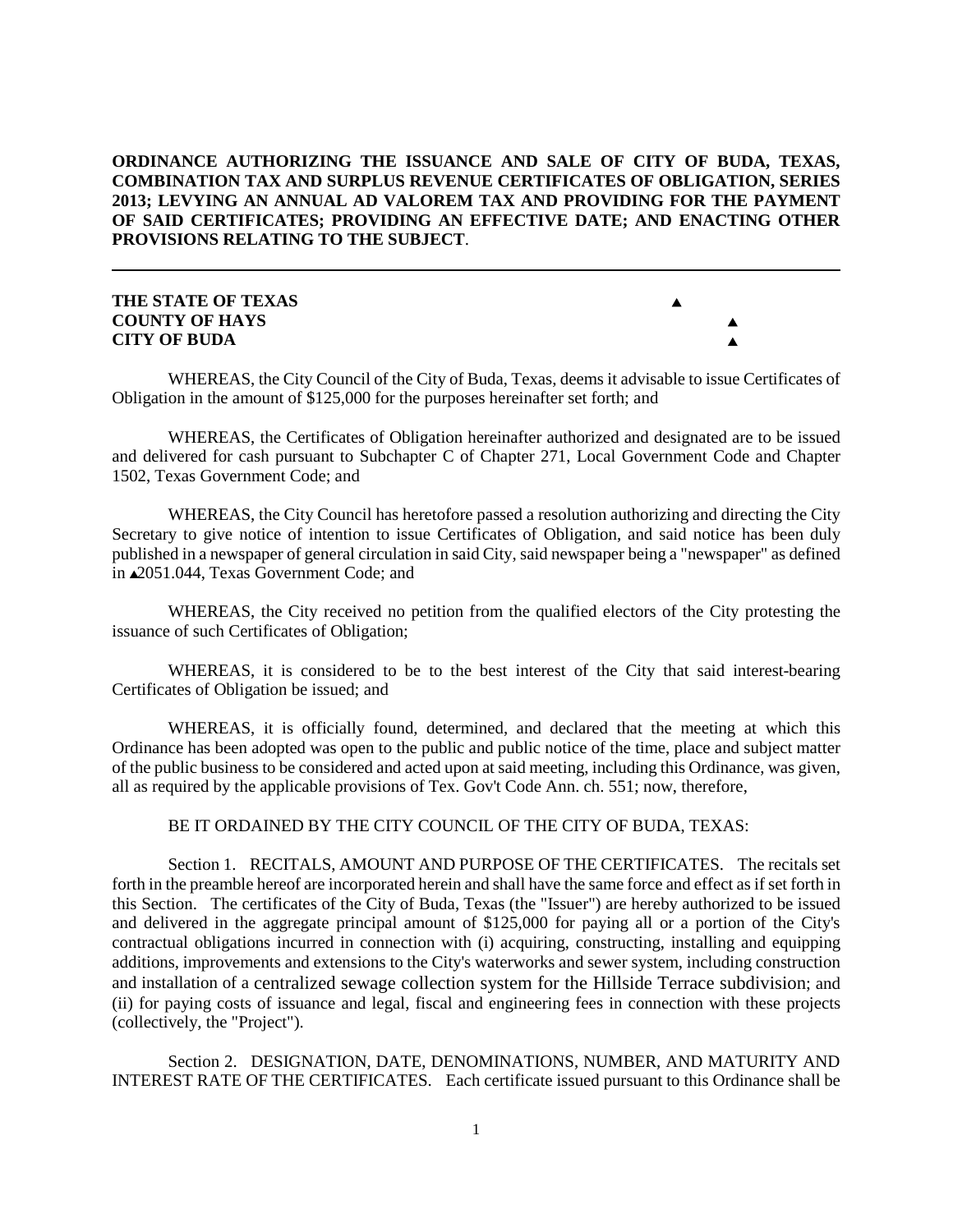designated: "CITY OF BUDA, TEXAS, COMBINATION TAX AND SURPLUS REVENUE CERTIFICATE OF OBLIGATION, SERIES 2013," and initially there shall be issued, sold, and delivered hereunder one fully registered certificate, without interest coupons, dated August 1, 2013, in the principal amount stated above and in the denominations hereinafter stated, numbered T-1, with certificates issued in replacement thereof being in the denominations and principal amount hereinafter stated and numbered consecutively from R-1 and upward, payable to the respective Registered Owners thereof (with the initial certificate being made payable to the initial purchaser as described in Section 10 hereof), or to the registered assignee or assignees of said certificates or any portion or portions thereof (in each case, the "Registered Owner"), and said certificates shall mature and be payable on February 15, 2014, and shall bear interest from the date set forth in the FORM OF CERTIFICATE set forth in Section 4 of this Ordinance to their date of maturity at the rate per annum, as set forth in the following schedule:

| <b>Maturity Date</b> | Principal Amount | Interest Rate |
|----------------------|------------------|---------------|
| 02/15/2014           | \$125,000        | $0.00\%$      |

The term "Certificates" as used in this Ordinance shall mean and include the certificates initially issued and delivered pursuant to this Ordinance and all substitute certificates exchanged therefor, as well as all other substitute certificates and replacement certificates issued pursuant hereto, and the term "Certificate" shall mean any of the Certificates.

#### Section 3. CHARACTERISTICS OF THE CERTIFICATES.

(a) Appointment of Paying Agent/Registrar. The Issuer hereby appoints BOKF, NA dba Bank of Texas, Austin, Texas, to serve as paying agent and registrar for the Certificates (the "Paying Agent/Registrar"). The Mayor or City Manager is authorized and directed to execute and deliver in the name and under the corporate seal and on behalf of the Issuer a Paying Agent/Registrar Agreement with the Paying Agent/Registrar in substantially the form presented at this meeting.

(b) Registration, Transfer, Conversion and Exchange. The Issuer shall keep or cause to be kept at the corporate trust office of the Paying Agent/Registrar books or records for the registration of the transfer, conversion and exchange of the Certificates (the "Registration Books"), and the Issuer hereby appoints the Paying Agent/Registrar as its registrar and transfer agent to keep such books or records and make such registrations of transfers, conversions and exchanges under such reasonable regulations as the Issuer and Paying Agent/Registrar may prescribe; and the Paying Agent/Registrar shall make such registrations, transfers, conversions and exchanges as herein provided within three days of presentation in due and proper form. The Paying Agent/Registrar shall obtain and record in the Registration Books the address of the registered owner of each Certificate to which payments with respect to the Certificates shall be mailed, as herein provided; but it shall be the duty of each registered owner to notify the Paying Agent/Registrar in writing of the address to which payments shall be mailed, and such interest payments shall not be mailed unless such notice has been given. The Issuer shall have the right to inspect the Registration Books during regular business hours of the Paying Agent/Registrar, but otherwise the Paying Agent/Registrar shall keep the Registration Books confidential and, unless otherwise required by law, shall not permit their inspection by any other entity. The Issuer shall pay the Paying Agent/Registrar's standard or customary fees and charges for making such registration, transfer, conversion, exchange and delivery of a substitute Certificate or Certificates. Registration of assignments, transfers, conversions and exchanges of Certificates shall be made in the manner provided and with the effect stated in the FORM OF CERTIFICATE set forth in this Ordinance. Each substitute Certificate shall bear a letter and/or number to distinguish it from each other Certificate.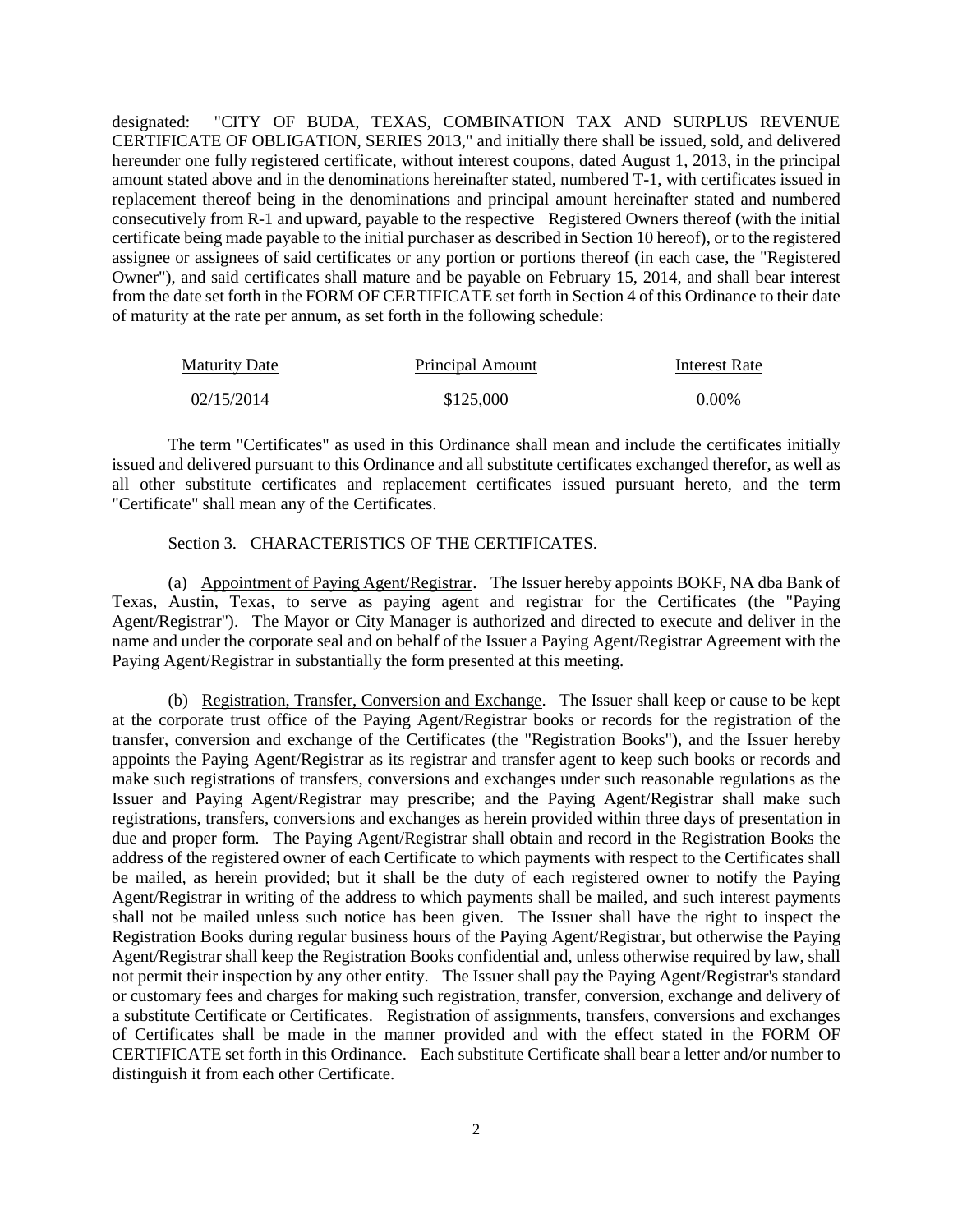(c) Authentication. Except as provided in subsection (i) of this section, an authorized representative of the Paying Agent/Registrar shall, before the delivery of any such Certificate, date and manually sign said Certificate, and no such Certificate shall be deemed to be issued or outstanding unless such Certificate is so executed. The Paying Agent/Registrar promptly shall cancel all paid Certificates and Certificates surrendered for conversion and exchange. No additional ordinances, orders or resolutions need be passed or adopted by the governing body of the Issuer or any other body or person so as to accomplish the foregoing conversion and exchange of any Certificate or portion thereof, and the Paying Agent/Registrar shall provide for the printing, execution and delivery of the substitute Certificates in the manner prescribed herein. Pursuant to Subchapter D, Chapter 1201, Texas Government Code, the duty of conversion and exchange of Certificates as aforesaid is hereby imposed upon the Paying Agent/Registrar, and, upon the execution of said Certificate, the converted and exchanged Certificate shall be valid, incontestable, and enforceable in the same manner and with the same effect as the Certificates which initially were issued and delivered pursuant to this Ordinance, approved by the Attorney General, and registered by the Comptroller of Public Accounts.

(d) Payment of Principal and Interest. The Issuer hereby further appoints the Paying Agent/Registrar to act as the paying agent for paying the principal of and interest on the Certificates, all as provided in this Ordinance. The Paying Agent/Registrar shall keep proper records of all payments made by the Issuer and the Paying Agent/Registrar with respect to the Certificates, and of all conversions and exchanges of Certificates, and all replacements of Certificates, as provided in this Ordinance. However, in the event of a nonpayment of interest on a scheduled payment date, and for thirty (30) days thereafter, a new record date for such interest payment (a "Special Record Date") will be established by the Paying Agent/Registrar, if and when funds for the payment of such interest have been received from the Issuer. Notice of the Special Record Date and of the scheduled payment date of the past due interest (which shall be 15 days after the Special Record Date) shall be sent at least five (5) business days prior to the Special Record Date by United States mail, first class postage prepaid, to the address of each registered owner appearing on the Registration Books at the close of business on the last business day next preceding the date of mailing of such notice.

(e) Payment to Registered Owner. Notwithstanding any other provision of this Ordinance to the contrary, the Issuer and the Paying Agent/Registrar shall be entitled to treat and consider the person in whose name each Certificate is registered in the Registration Books as the absolute owner of such Certificate for the purpose of payment of principal and interest with respect to such Certificate, for the purpose of registering transfers with respect to such Certificate, and for all other purposes whatsoever. The Paying Agent/Registrar shall pay all principal of and interest on the Certificates only to or upon the order of the registered owners, as shown in the Registration Books as provided in this Ordinance, or their respective attorneys duly authorized in writing, and all such payments shall be valid and effective to fully satisfy and discharge the Issuer's obligations with respect to payment of principal of and interest on the Certificates to the extent of the sum or sums so paid. No person other than a registered owner, as shown in the Registration Books, shall receive a Certificate evidencing the obligation of the Issuer to make payments of principal and interest pursuant to this Ordinance.

(f) Paying Agent/Registrar. The Issuer covenants with the registered owners of the Certificates that at all times while the Certificates are outstanding the Issuer will provide a competent and legally qualified bank, trust company, financial institution or other agency to act as and perform the services of Paying Agent/Registrar for the Certificates under this Ordinance, and that the Paying Agent/Registrar will be one entity. By accepting the position and performing as such, each Paying Agent/Registrar shall be deemed to have agreed to the provisions of this Ordinance, and a certified copy of this Ordinance shall be delivered to each Paying Agent/Registrar.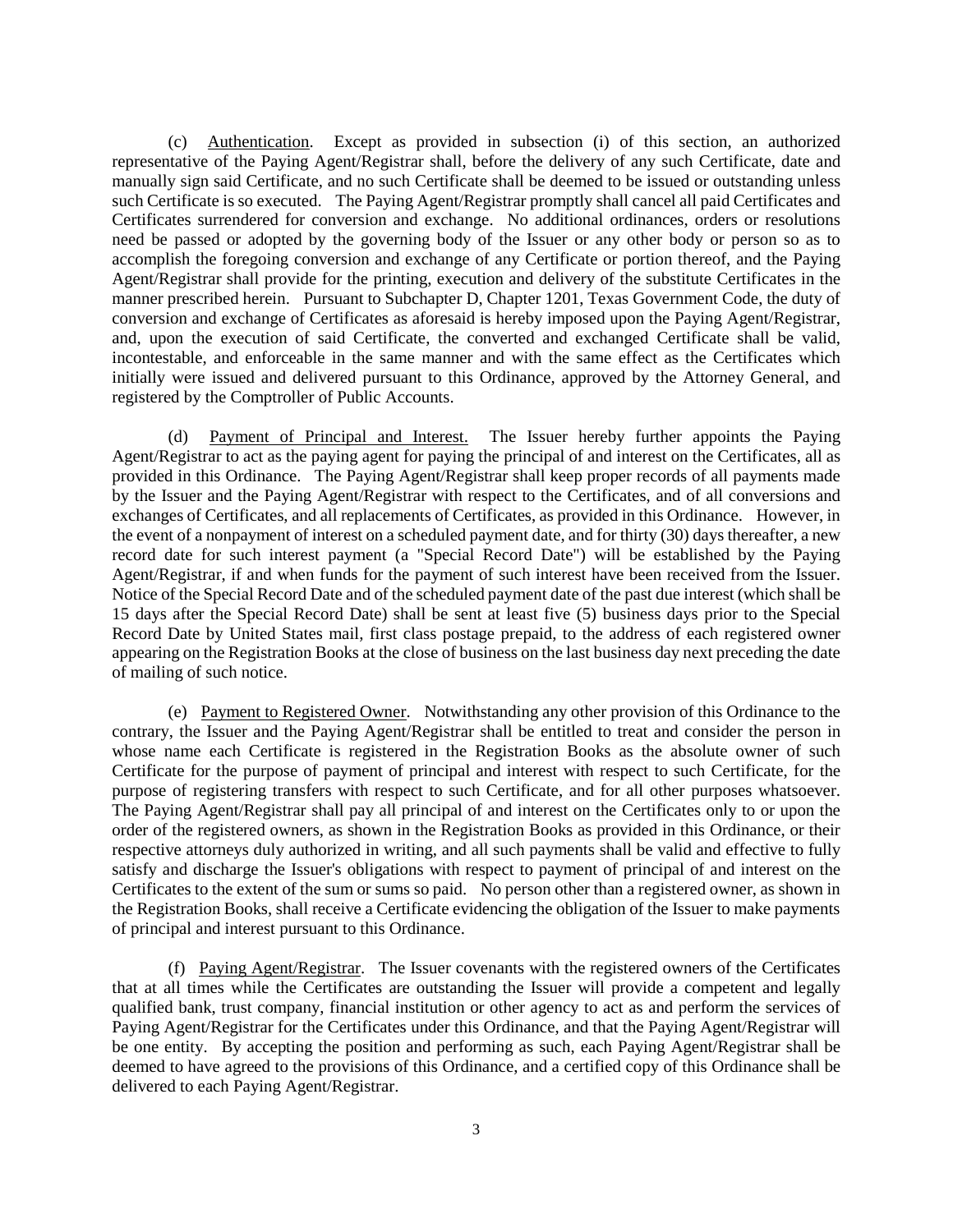(g) Substitute Paying Agent/Registrar. The Issuer reserves the right to, and may, at its option, change the Paying Agent/Registrar upon not less than 120 days written notice to the Paying Agent/Registrar, to be effective not later than 60 days prior to the next principal or interest payment date after such notice. In the event that the entity at any time acting as Paying Agent/Registrar (or its successor by merger, acquisition, or other method) should resign or otherwise cease to act as such, the Issuer covenants that promptly it will appoint a competent and legally qualified bank, trust company, financial institution, or other agency to act as Paying Agent/Registrar under this Ordinance. Upon any change in the Paying Agent/Registrar, the previous Paying Agent/Registrar promptly shall transfer and deliver the Registration Books (or a copy thereof), along with all other pertinent books and records relating to the Certificates, to the new Paying Agent/Registrar designated and appointed by the Issuer. Upon any change in the Paying Agent/Registrar, the Issuer promptly will cause a written notice thereof to be sent by the new Paying Agent/Registrar to each registered owner of the Certificates, by United States mail, first-class postage prepaid, which notice also shall give the address of the new Paying Agent/Registrar.

(g) Book-Entry Only System. The Certificates issued in exchange for the Certificate initially issued to the purchaser or purchasers specified herein shall be initially issued in the form of a separate single fully registered Certificate for each of the maturities thereof and the ownership of each such Certificate shall be registered in the name of Cede & Co., as nominee of The Depository Trust Company of New York ("DTC"), and except as provided in subsections (i) and (j) of this Section, all of the outstanding Certificates shall be registered in the name of Cede  $& Co.,$  as nominee of DTC. The City may not discontinue the use of the book-entry only system without prior written consent of the TWDB.

(h) Blanket Letter of Representations. The Mayor or City Manager is hereby authorized and directed to execute and deliver a Blanket Letter of Representations with respect to obligations of the Issuer; and the provisions thereof shall be fully applicable to the Certificates. Notwithstanding anything to the contrary contained herein, while the Certificates are subject to DTC's Book-Entry Only System and to the extent permitted by law, the Letter of Representations is hereby incorporated herein and its provisions shall prevail over any other provisions of this Ordinance in the event of conflict.

(i) Certificates Registered in the Name of Cede  $& Co.$  With respect to Certificates registered in the name of Cede & Co., as nominee of DTC, the Issuer and the Paying Agent/Registrar shall have no responsibility or obligation to any securities brokers and dealers, banks, trust companies, clearing corporations and certain other organizations on whose behalf DTC was created ("DTC Participant") to hold securities to facilitate the clearance and settlement of securities transactions among DTC Participants or to any person on behalf of whom such a DTC Participant holds an interest in the Certificates. Without limiting the immediately preceding sentence, the Issuer and the Paying Agent/Registrar shall have no responsibility or obligation with respect to (i) the accuracy of the records of DTC, Cede & Co. or any DTC Participant with respect to any ownership interest in the Certificates, (ii) the delivery to any DTC Participant or any other person, other than a registered owner of Certificates, as shown on the Registration Books, of any notice with respect to the Certificates, or (iii) the payment to any DTC Participant or any other person, other than a registered owner of Certificates, as shown in the Registration Books of any amount with respect to principal of or interest on the Certificates. Upon delivery by DTC to the Paying Agent/Registrar of written notice to the effect that DTC has determined to substitute a new nominee in place of Cede & Co., and subject to the provisions in this Ordinance with respect to interest checks being mailed to the registered owner at the close of business on the Record date, the words "Cede  $&$  Co." in this Ordinance shall refer to such new nominee of DTC.

(j) Successor Securities Depository; Transfers Outside Book-Entry Only System. In the event that the Issuer determines that DTC is incapable of discharging its responsibilities described herein and in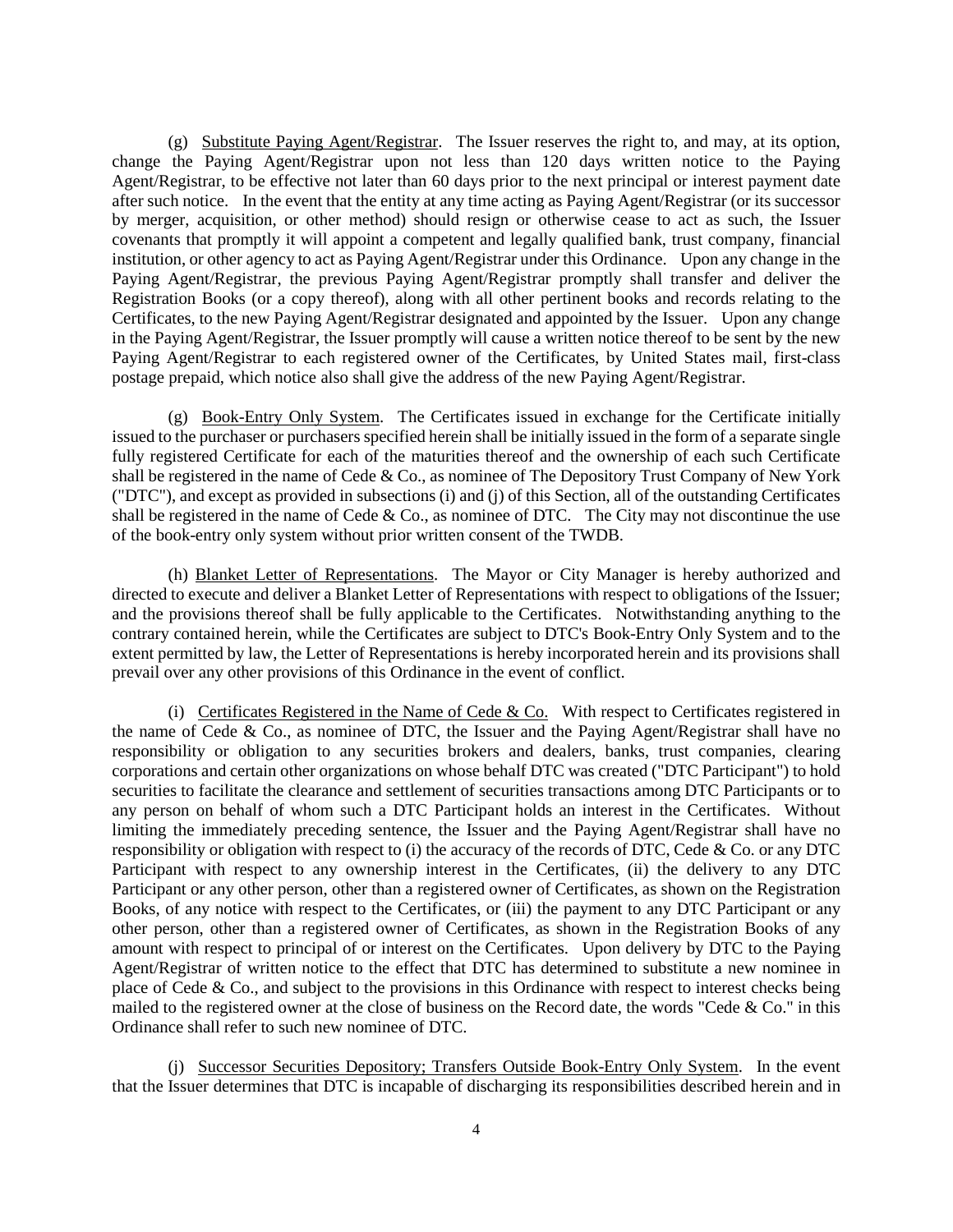the representation letter of the Issuer to DTC or that it is in the best interest of the beneficial owners of the Certificates that they be able to obtain certificated Certificates, the Issuer shall (i) appoint a successor securities depository, qualified to act as such under Section 17A of the Securities and Exchange Act of 1934, as amended, notify DTC and DTC Participants of the appointment of such successor securities depository and transfer one or more separate Certificates to such successor securities depository or (ii) notify DTC and DTC Participants of the availability through DTC of Certificates and transfer one or more separate Certificates to DTC Participants having Certificates credited to their DTC accounts. In such event, the Certificates shall no longer be restricted to being registered in the Registration Books in the name of Cede  $\&$  Co., as nominee of DTC, but may be registered in the name of the successor securities depository, or its nominee, or in whatever name or names registered owners transferring or exchanging Certificates shall designate, in accordance with the provisions of this Ordinance.

(k) Payments to Cede & Co. Notwithstanding any other provision of this Ordinance to the contrary, so long as any Certificate is registered in the name of Cede & Co., as nominee of DTC, all payments with respect to principal of and interest on such Certificate and all notices with respect to such Certificate shall be made and given, respectively, in the manner provided in the representation letter of the Issuer to DTC.

(l) General Characteristics of the Certificates. The Certificates (i) shall be issued in fully registered form, without interest coupons, with the principal of and interest on such Certificates to be payable only to the Registered Owners thereof, (ii) may be transferred and assigned, (iii) may be converted and exchanged for other Certificates, (iv) shall have the characteristics, (v) shall be signed, sealed, executed and authenticated, (vi) the principal of and interest on the Certificates shall be payable, and (vii) shall be administered and the Paying Agent/Registrar and the Issuer shall have certain duties and responsibilities with respect to the Certificates, all as provided, and in the manner and to the effect as required or indicated, in the FORM OF CERTIFICATE set forth in this Ordinance. The Certificates initially issued and delivered pursuant to this Ordinance are not required to be, and shall not be, authenticated by the Paying Agent/Registrar, but on each substitute Certificate issued in conversion of and exchange for any Certificate or Certificates issued under this Ordinance the Paying Agent/Registrar shall execute the Paying Agent/registrar's Authentication Certificate, in the FORM OF CERTIFICATE set forth in this Ordinance.

(m) Cancellation of Initial Certificate. On the closing date, one initial Certificate representing the entire principal amount of the Certificates, payable to the order of the initial purchaser of the Certificates or its designee, executed by manual or facsimile signature of the Mayor and City Secretary, approved by the Attorney General of Texas, and registered and manually signed by the Comptroller of Public Accounts of the State of Texas, will be delivered to such purchaser or its designee. Upon payment for the initial Certificate, the Paying Agent/Registrar shall insert the delivery date on Certificate No. T-1, cancel the initial Certificate and deliver to The Depository Trust Company ("DTC") on behalf of such purchaser one registered definitive Certificate, in the aggregate principal amount of the Certificate, registered in the name of Cede & Co., as nominee of DTC. To the extent that the Paying Agent/Registrar is eligible to participate in DTC's FAST System, pursuant to an agreement between the Paying Agent/Registrar and DTC, the Paying Agent/Registrar shall hold the definitive Certificate in safekeeping for DTC.

Section 4. FORM OF CERTIFICATES. The form of the Certificates, including the form of Paying Agent/Registrar's Authentication Certificate, the form of Assignment and the form of Registration Certificate of the Comptroller of Public Accounts of the State of Texas to be attached to the Certificates initially issued and delivered pursuant to this Ordinance, shall be, respectively, substantially as follows, with such appropriate variations, omissions or insertions as are permitted or required by this Ordinance.

### (a) Form of Certificate.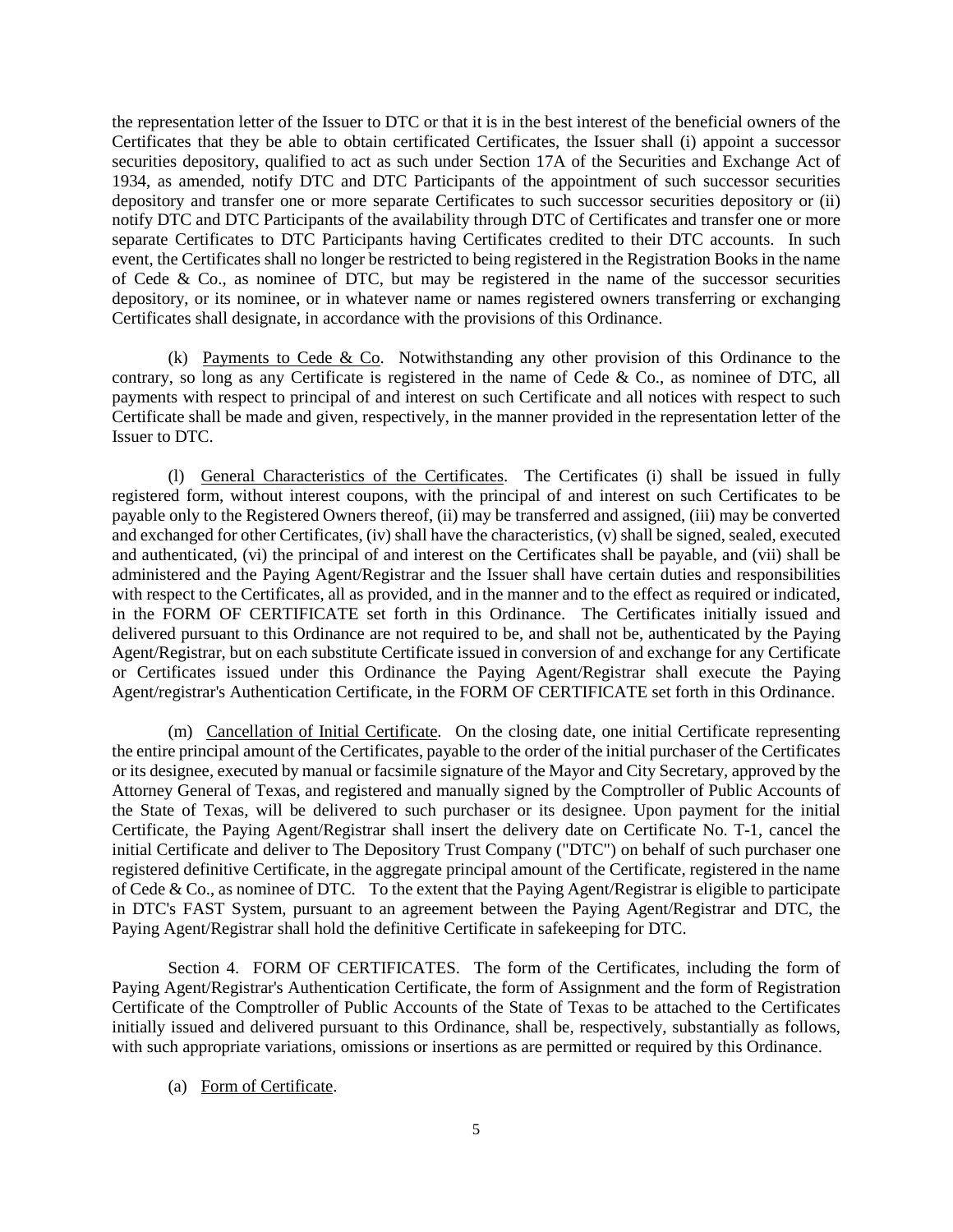NO. R-

PRINCIPAL AMOUNT  $\mathbb S$ 

# UNITED STATES OF AMERICA STATE OF TEXAS CITY OF BUDA, TEXAS COMBINATION TAX AND SURPLUS REVENUE CERTIFICATE OF OBLIGATION, **SERIES 2013**

| Delivery Date | <b>Maturity Date</b> | CUSIP No. |
|---------------|----------------------|-----------|
| 2013          |                      |           |
|               |                      |           |

# REGISTERED OWNER:

#### PRINCIPAL AMOUNT: DOLLARS

ON THE MATURITY DATE specified above, the City of Buda, in Hays County, Texas (the "Issuer"), being a political subdivision and municipal corporation of the State of Texas, hereby promises to pay to the Registered Owner specified above, or registered assigns (hereinafter called the "Registered Owner"), on the Maturity Date specified above, the Principal Amount specified above. The Issuer promises to pay interest on the unpaid principal amount hereof (calculated on the basis of a 360-day year of twelve 30-day months) from the Delivery Date above at the Interest Rate per annum specified above. Interest is payable on February 15, 2014; except, if this Certificate is required to be authenticated and the date of its authentication is later than the first Record Date (hereinafter defined), such Principal Amount shall bear interest from the interest payment date next preceding the date of authentication, unless such date of authentication is after any Record Date but on or before the next following interest payment date, in which case such principal amount shall bear interest from such next following interest payment date; provided, however, that if on the date of authentication hereof the interest on the Certificate or Certificates, if any, for which this Certificate is being exchanged is due but has not been paid, then this Certificate shall bear interest from the date to which such interest has been paid in full.

THE PRINCIPAL OF AND INTEREST ON this Certificate are payable in lawful money of the United States of America, without exchange or collection charges. The principal of this Certificate shall be paid to the registered owner hereof upon presentation and surrender of this Certificate at maturity, at the principal corporate trust office of BOKF, NA dba Bank of Texas, Austin, Texas, which is the "Paying Agent/Registrar" for this Certificate. The payment of interest on this Certificate shall be made by the Paying Agent/Registrar to the registered owner hereof on the interest payment date by check or draft, dated as of such interest payment date, drawn by the Paying Agent/Registrar on, and payable solely from, funds of the Issuer required by the ordinance authorizing the issuance of this Certificate (the "Certificate Ordinance") to be on deposit with the Paying Agent/Registrar for such purpose as hereinafter provided; and such check or draft shall be sent by the Paying Agent/Registrar by United States mail, first-class postage prepaid, on such interest payment date, to the registered owner hereof, at its address as it appeared on the fifteenth day of the month preceding each such date (the "Record Date") on the Registration Books kept by the Paying Agent/Registrar, as hereinafter described.

NOTWITHSTANDING ANY PROVISION, term, condition or requirement of this Certificate or the Certificate Ordinance to the contrary, payments to the initial purchaser of the Certificates of principal of and interest on the Certificates shall be made by wire transfer of immediately available funds at no cost to such purchaser.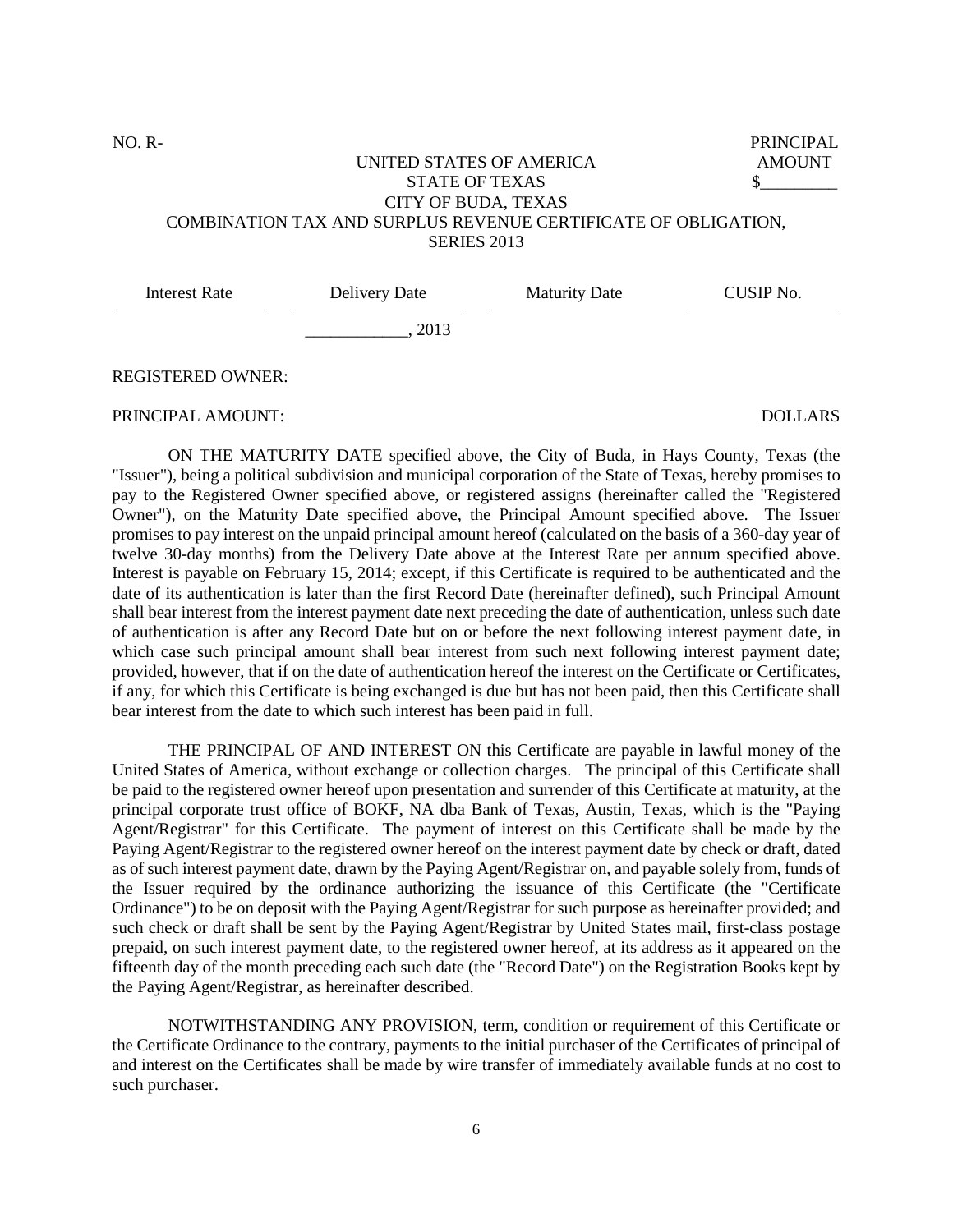IN ADDITION, INTEREST MAY BE PAID by such other method, acceptable to the Paying Agent/Registrar, requested by, and at the risk and expense of, the registered owner.

IN THE EVENT OF A NON-PAYMENT of interest on a scheduled payment date, and for 30 days thereafter, a new record date for such interest payment (a "Special Record Date") will be established by the Paying Agent/Registrar, if and when funds for the payment of such interest have been received from the Issuer. Notice of the Special Record Date and of the scheduled payment date of the past due interest (which shall be 15 days after the Special Record Date) shall be sent at least five business days prior to the Special Record Date by United States mail, first-class postage prepaid, to the address of each owner of a Certificate appearing on the Registration Books at the close of business on the last business day next preceding the date of mailing of such notice.

ANY ACCRUED INTEREST due at maturity of this Certificate as provided herein shall be paid to the registered owner upon presentation and surrender of this Certificate and payment at the principal corporate trust office of the Paying Agent/Registrar. The Issuer covenants with the registered owner of this Certificate that on or before each principal payment date, interest payment date, and accrued interest payment date for this Certificate it will make available to the Paying Agent/Registrar, from the "Interest and Sinking Fund" created by the Certificate Ordinance, the amounts required to provide for the payment, in immediately available funds, of all principal of and interest on the Certificates, when due.

IF THE DATE for the payment of the principal of or interest on this Certificate shall be a Saturday, Sunday, a legal holiday or a day on which banking institutions in the city where the principal corporate trust office of the Paying Agent/Registrar is located are authorized by law or executive order to close, then the date for such payment shall be the next succeeding day that is not such a Saturday, Sunday, legal holiday or day on which banking institutions are authorized to close; and payment on such date shall have the same force and effect as if made on the original date payment was due.

THIS CERTIFICATE is dated August 1, 2013, authorized in accordance with the Constitution and laws of the State of Texas in the principal amount of \$125,000 for paying all or a portion of the City's contractual obligations incurred in connection with (i) acquiring, constructing, installing and equipping additions, improvements and extensions to the City's waterworks and sewer system, including construction and installation of a centralized sewage collection system for the Hillside Terrace subdivision; and (ii) for paying costs of issuance and legal, fiscal and engineering fees in connection with these projects.

ALL CERTIFICATES OF THIS SERIES are issuable solely as fully registered certificates, without interest coupons, in the denomination of any integral multiple of \$5,000. As provided in the Certificate Ordinance, this Certificate may, at the request of the registered owner or the assignee or assignees hereof, be assigned, transferred, converted into and exchanged for a like aggregate principal amount of fully registered certificates, without interest coupons, payable to the appropriate registered owner, assignee or assignees, as the case may be, having the same denomination or denominations in any integral multiple of \$5,000 as requested in writing by the appropriate registered owner, assignee or assignees, as the case may be, upon surrender of this Certificate to the Paying Agent/Registrar for cancellation, all in accordance with the form and procedures set forth in the Certificate Ordinance. Among other requirements for such assignment and transfer, this Certificate must be presented and surrendered to the Paying Agent/Registrar, together with proper instruments of assignment, in form and with guarantee of signatures satisfactory to the Paying Agent/Registrar, evidencing assignment of this Certificate or any portion or portions hereof in any integral multiple of \$5,000 to the assignee or assignees in whose name or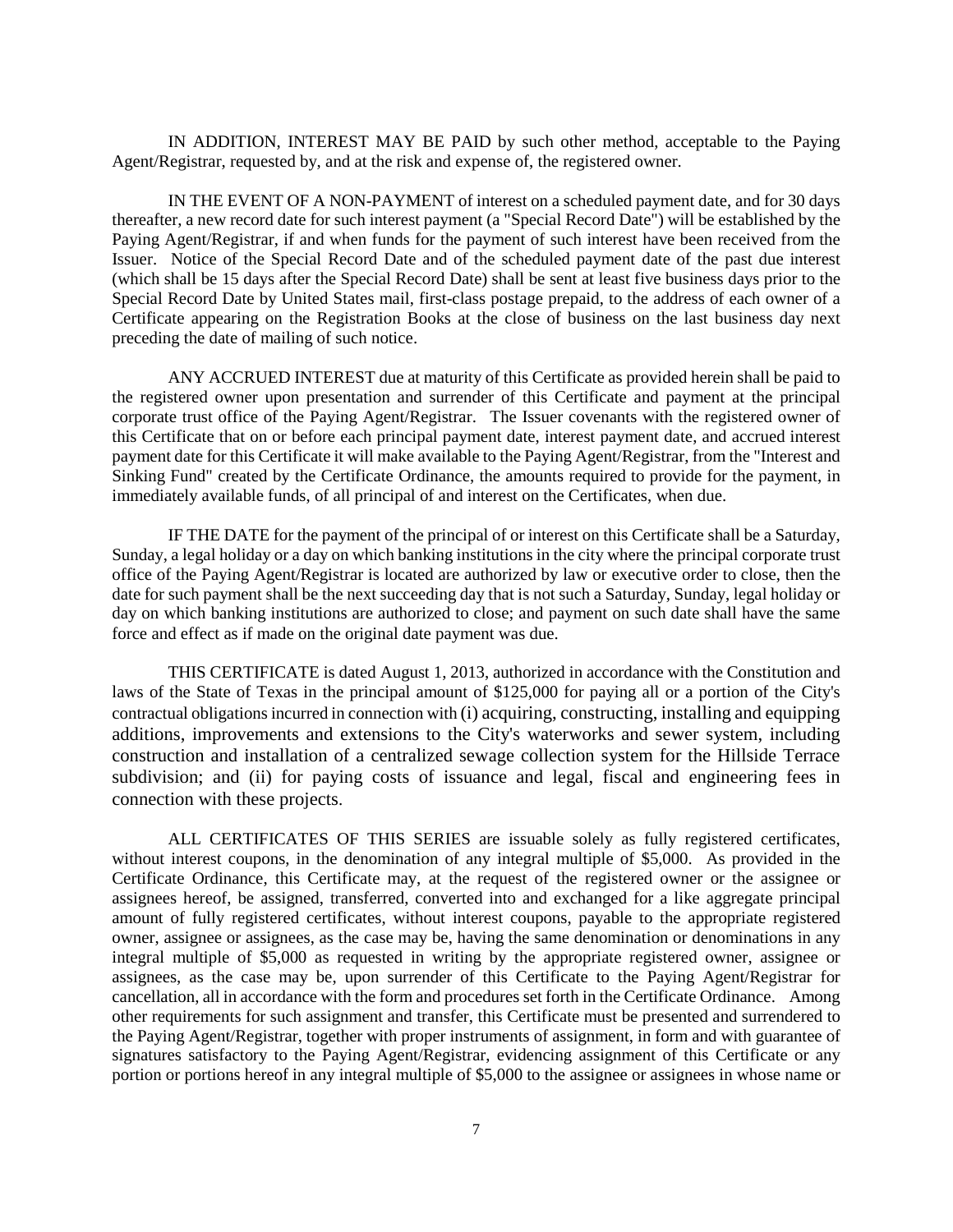names this Certificate or any such portion or portions hereof is or are to be registered. The form of Assignment printed or endorsed on this Certificate may be executed by the registered owner to evidence the assignment hereof, but such method is not exclusive, and other instruments of assignment satisfactory to the Paying Agent/Registrar may be used to evidence the assignment of this Certificate or any portion or portions hereof from time to time by the registered owner. The Paying Agent/Registrar's reasonable standard or customary fees and charges for assigning, transferring, converting and exchanging any Certificate or portion thereof will be paid by the Issuer. In any circumstance, any taxes or governmental charges required to be paid with respect thereto shall be paid by the one requesting such assignment, transfer, conversion or exchange, as a condition precedent to the exercise of such privilege. The Paying Agent/Registrar shall not be required to make any such transfer, conversion, or exchange during the period commencing with the close of business on any Record Date and ending with the opening of business on the next following principal or interest payment date.

IN THE EVENT any Paying Agent/Registrar for the Certificates is changed by the Issuer, resigns, or otherwise ceases to act as such, the Issuer has covenanted in the Certificate Ordinance that it promptly will appoint a competent and legally qualified substitute therefor, and cause written notice thereof to be mailed to the registered owners of the Certificates.

IT IS HEREBY certified, recited and covenanted that this Certificate has been duly and validly authorized, issued and delivered; that all acts, conditions and things required or proper to be performed, exist and be done precedent to or in the authorization, issuance and delivery of this Certificate have been performed, existed and been done in accordance with law; that this Certificate is a general obligation of said Issuer, issued on the full faith and credit thereof; and that annual ad valorem taxes sufficient to provide for the payment of the interest on and principal of this Certificate, as such interest comes due and such principal matures, have been levied and ordered to be levied against all taxable property in said Issuer, and have been pledged for such payment, within the limit prescribed by law, and that this Certificate is additionally secured by and payable from a pledge of the Surplus Revenues of the Issuer's waterworks system, sewer system and electric system, consisting of net revenues of the Issuer's waterworks system, sewer system and electric system remaining after payment of all operation and maintenance expenses thereof, and all debt service, reserve and other requirements in connection with all of the Issuer's revenue obligations (now or hereafter outstanding) that are payable from all or part of said revenues, all as provided in the Certificate Ordinance.

THE ISSUER HAS RESERVED THE RIGHT to amend the Certificate Ordinance as provided therein, and under some (but not all) circumstances amendments thereto must be approved by the registered owners of a majority in aggregate principal amount of the outstanding Certificates.

BY BECOMING the registered owner of this Certificate, the registered owner thereby acknowledges all of the terms and provisions of the Certificate Ordinance, agrees to be bound by such terms and provisions, acknowledges that the Certificate Ordinance is duly recorded and available for inspection in the official minutes and records of the governing body of the Issuer, and agrees that the terms and provisions of this Certificate and the Certificate Ordinance constitute a contract between each registered owner hereof and the Issuer.

IN WITNESS WHEREOF, the Issuer has caused this Certificate to be signed with the manual or facsimile signature of the Mayor of the Issuer (or in the Mayor's absence, by the Mayor Pro Tem) and countersigned with the manual or facsimile signature of the City Secretary of said Issuer, and has caused the official seal of the Issuer to be duly impressed, or placed in facsimile, on this Certificate.

(signature) (signature) (signature)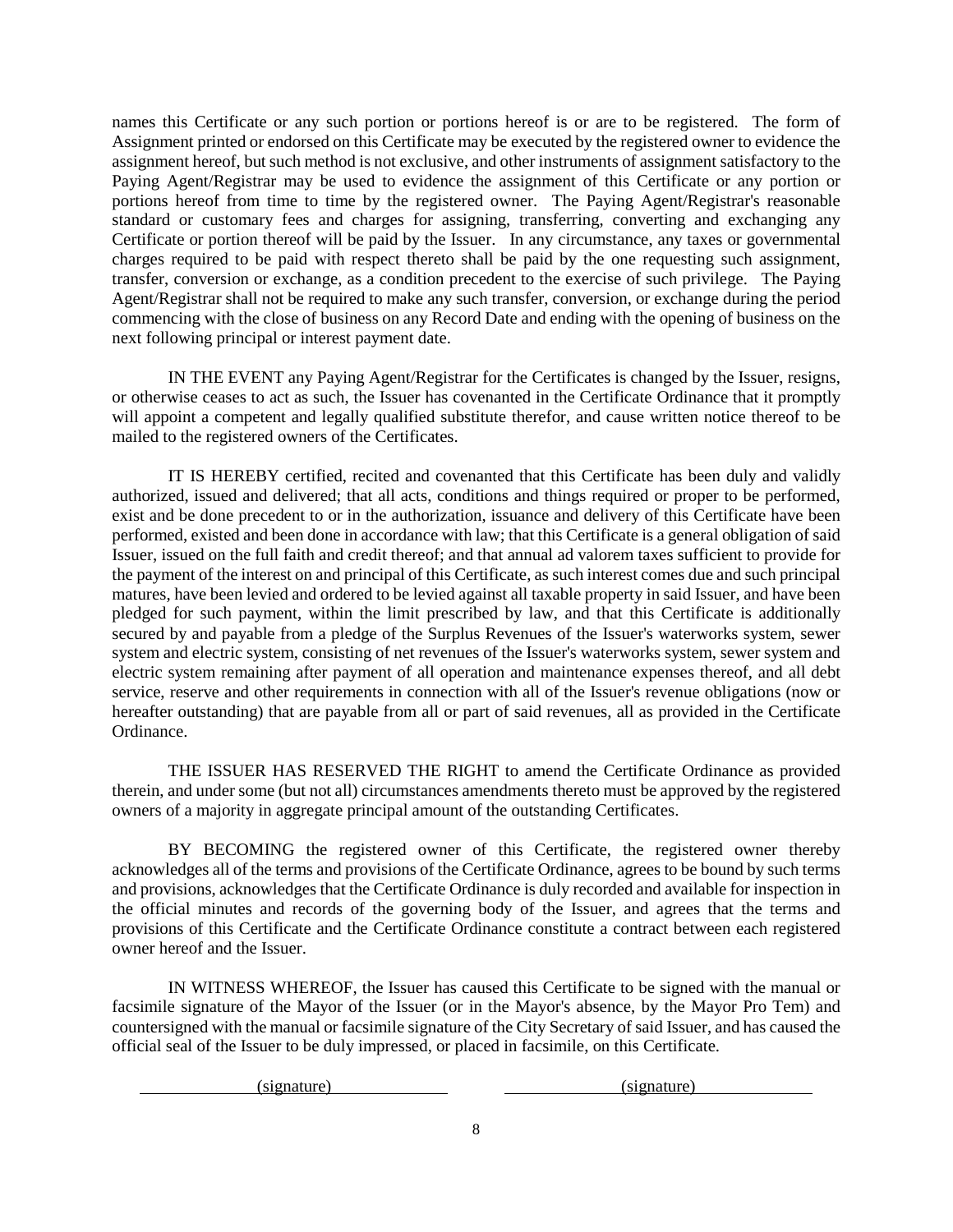City Secretary Mayor

#### (SEAL)

# (b) Form of Paying Agent/Registrar's Authentication Certificate.

# PAYING AGENT/REGISTRAR'S AUTHENTICATION CERTIFICATE (To be executed if this Certificate is not accompanied by an executed Registration Certificate of the Comptroller of Public Accounts of the State of Texas)

It is hereby certified that this Certificate has been issued under the provisions of the Certificate Ordinance described in the text of this Certificate; and that this Certificate has been issued in conversion or replacement of, or in exchange for, a certificate, certificates, or a portion of a certificate or certificates of a series that originally was approved by the Attorney General of the State of Texas and registered by the Comptroller of Public Accounts of the State of Texas.

Dated: BOKF, NA dba Bank of Texas Austin, Texas Paying Agent/Registrar

By:  $\overline{\phantom{0}}$ 

Authorized Representative

(c) Form of Assignment.

# ASSIGNMENT

(Please print or type clearly)

For value received, the undersigned hereby sells, assigns and transfers unto:

Transferee's Social Security or Taxpayer Identification Number:

Transferee's name and address, including zip code:

the within Certificate and all rights thereunder, and hereby irrevocably constitutes and appoints

, attorney, to register the transfer of

the within Certificate on the books kept for registration thereof, with full power of substitution in the premises.

Dated: \_\_ Signature Guaranteed:

NOTICE: Signature(s) must be guaranteed by an eligible guarantor institution participating in a NOTICE: The signature above must correspond with the name of the registered owner as it appears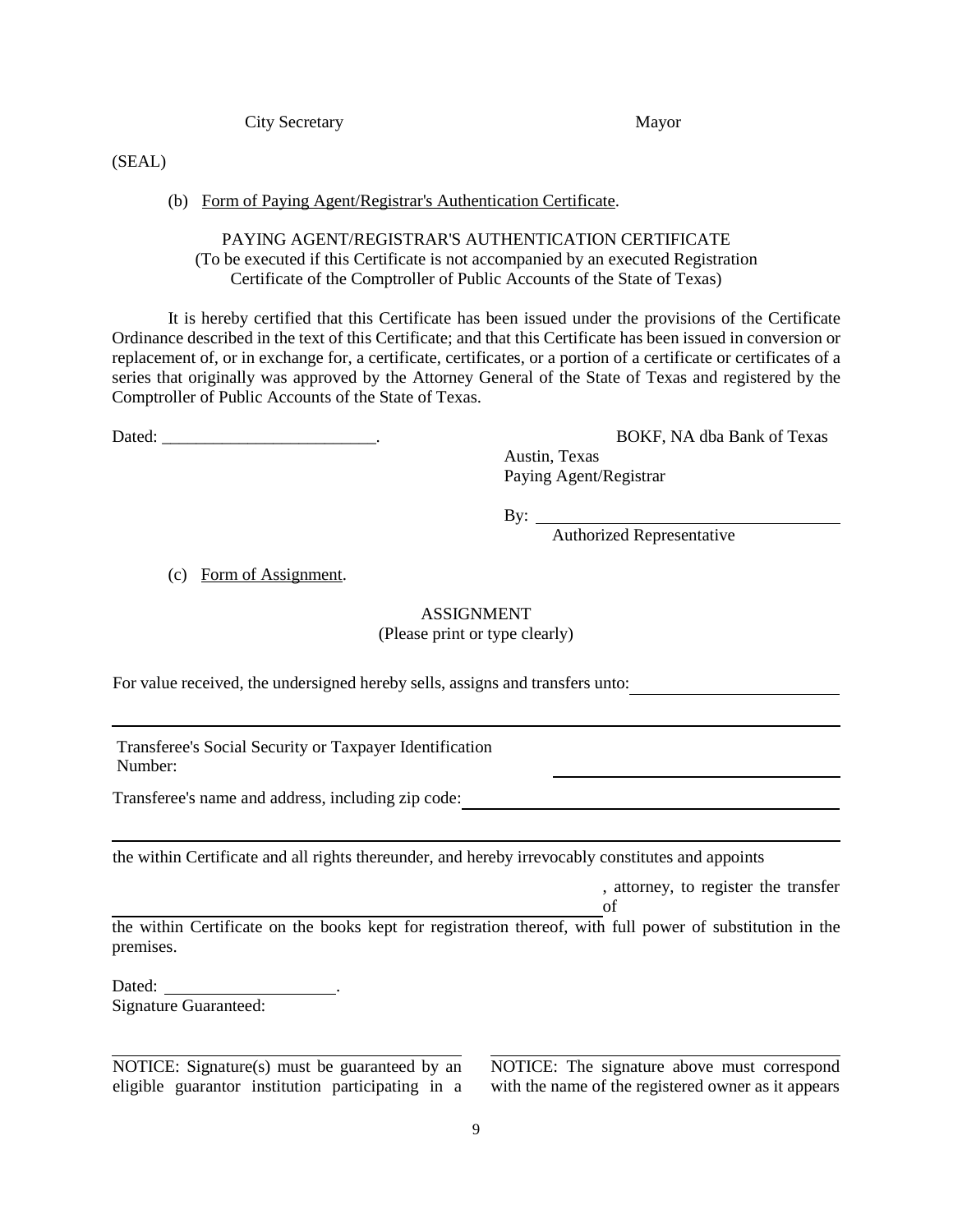securities transfer association recognized signature guarantee program.

upon the front of this Certificate in every particular, without alteration or enlargement or any change whatsoever.

(d) Form of Registration Certificate of the Comptroller of Public Accounts.

COMPTROLLER'S REGISTRATION CERTIFICATE: REGISTER NO.

I hereby certify that this Certificate has been examined, certified as to validity and approved by the Attorney General of the State of Texas, and that this Certificate has been registered by the Comptroller of Public Accounts of the State of Texas.

Witness my signature and seal this **with the seal of the seal of the seal of the seal of the seal of the seal of the seal of the seal of the seal of the seal of the seal of the seal of the seal of the seal of the seal of t** 

Comptroller of Public Accounts of the State of

Texas

#### (COMPTROLLER'S SEAL)

(e) Initial Certificate Insertions.

(i) The initial Certificate shall be in the form set forth is paragraph (a) of this Section, except that:

A. immediately under the name of the Certificate, the headings "Interest Rate" and "Maturity Date" shall both be completed with the words "As shown below" and "CUSIP No. \_\_\_\_\_" shall be deleted.

B. the first paragraph shall be deleted and the following will be inserted:

"THE CITY OF BUDA, TEXAS, in Hays County, Texas (the "Issuer"), being a political subdivision and municipal corporation of the State of Texas, hereby promises to pay to the Registered Owner specified above, or registered assigns (hereinafter called the "Registered Owner"), on February 15, 2014 in the principal installment and bearing interest at the per annum rate set forth in the following schedule:

Year Principal Installment Interest Rate

(Information from Section 2 to be inserted)

The Issuer promises to pay interest on the unpaid principal amount hereof (calculated on the basis of a 360-day year of twelve 30-day months) from the Delivery Date specified above at the respective Interest Rate per annum specified above. Interest is payable on February 15, 2014, except, that if this Certificate is required to be authenticated and the date of its authentication is later than the first Record Date (hereinafter defined), such Principal Amount shall bear interest from the interest payment date next preceding the date of authentication, unless such date of authentication is after any Record Date but on or before the next following interest payment date, in which case such principal amount shall bear interest from such next following interest payment date; provided, however, that if on the date of authentication hereof the interest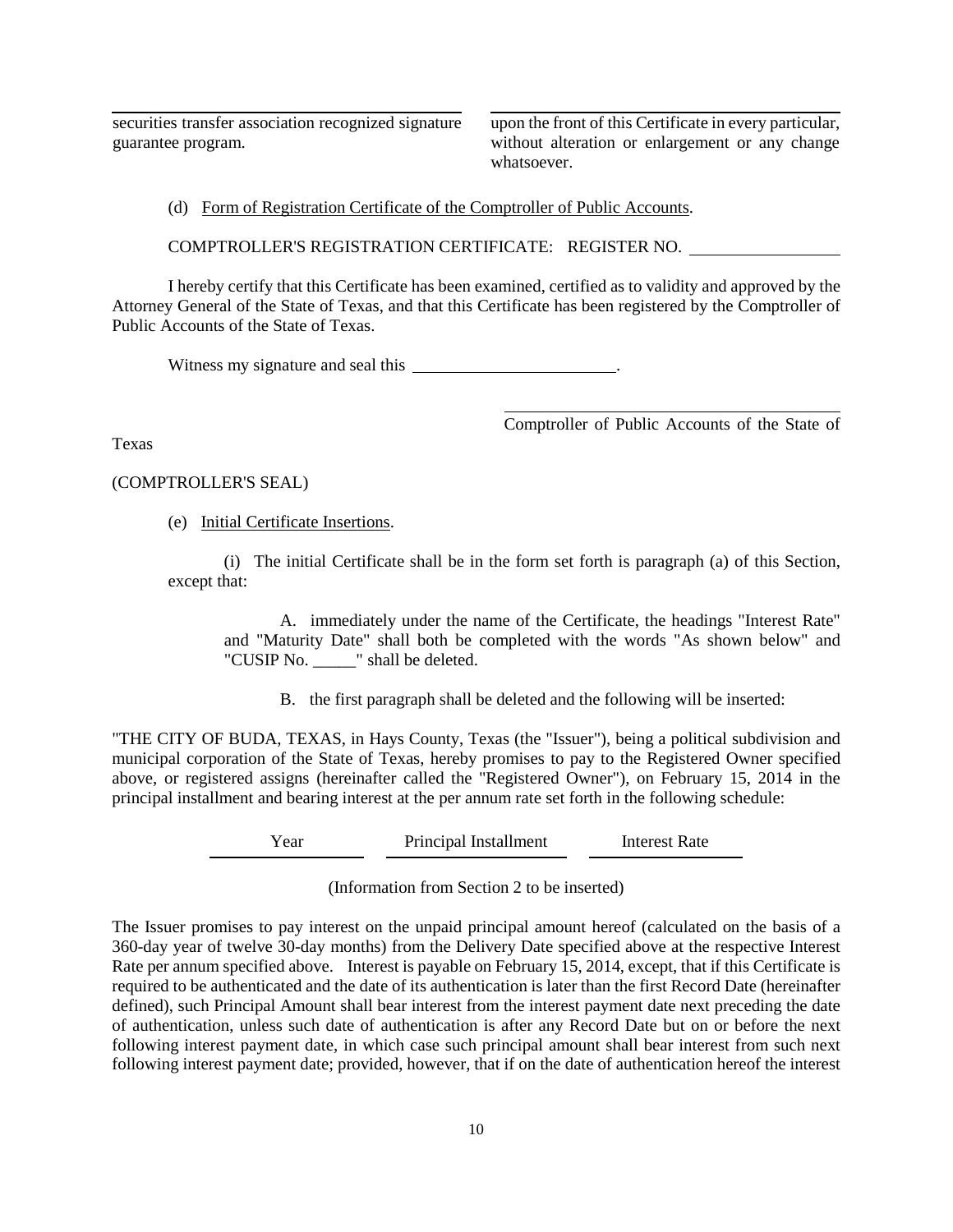on the Certificate or Certificates, if any, for which this Certificate is being exchanged is due but has not been paid, then this Certificate shall bear interest from the date to which such interest has been paid in full."

#### C. The Initial Certificate shall be numbered "T-1."

#### Section 5. TAX LEVY; INTEREST AND SINKING FUND; SURPLUS REVENUES.

(a) A special "Interest and Sinking Fund" is hereby created and shall be established and maintained by the Issuer at an official depository bank of said Issuer. Said Interest and Sinking Fund shall be kept separate and apart from all other funds and accounts of said Issuer, and shall be used only for paying the interest on and principal of said Certificates. Any amounts received from the sale of the Certificates as accrued interest shall be deposited upon receipt to the Interest and Sinking Fund, and all ad valorem taxes levied and collected for and on account of said Certificates shall be deposited, as collected, to the credit of said Interest and Sinking Fund. During each year while any of said Certificates are outstanding and unpaid, the governing body of said Issuer shall compute and ascertain a rate and amount of ad valorem tax that will be sufficient to raise and produce the money required to pay the interest on said Certificates as such interest comes due, and to provide and maintain a sinking fund adequate to pay the principal of said Certificates as such principal matures (but never less than 2% of the original amount of said Certificates as a sinking fund each year); and said tax shall be based on the latest approved tax rolls of said Issuer, with full allowances being made for tax delinquencies and the cost of tax collection. Said rate and amount of ad valorem tax is hereby levied, and is hereby ordered to be levied, against all taxable property in said Issuer, for each year while any of said Certificates are outstanding and unpaid, and said tax shall be assessed and collected each such year and deposited to the credit of the aforesaid Interest and Sinking Fund. Said ad valorem taxes sufficient to provide for the payment of the interest on and principal of said Certificates, as such interest comes due and such principal matures, are hereby pledged for such payment, within the limit prescribed by law.

(b) The Certificates are additionally secured by the surplus revenues of the Issuer's waterworks and sewer system (the "System") that remain after the payment of all maintenance and operation expenses thereof, and all debt service, reserve and other requirements in connection with all of the Issuer's revenue obligations (now or hereafter outstanding) that are secured by a lien on all or any part of the net revenues of the System, such revenues constituting "Surplus Revenues." The Issuer shall deposit such Surplus Revenues to the credit of the Interest and Sinking Fund created pursuant to subsection (a) of this section, to the extent necessary to pay the principal and interest on the Certificates. Notwithstanding the requirements of subsection (a) of this section, if Surplus Revenues or other lawfully available moneys of the Issuer are actually on deposit, or budgeted for deposit as hereinafter provided, in the Interest and Sinking Fund in advance of the time when ad valorem taxes are scheduled to be levied for any year, then the amount of taxes that otherwise would have been required to be levied pursuant to Section  $5(a)$  may be reduced to the extent and by the amount of the revenues then on deposit, or budgeted for deposit as hereinafter provided, in the Sinking Fund. However, if the Surplus Revenues are budgeted for deposit into the Interest and Sinking Fund, the Issuer:

(i) shall transfer and deposit in the Interest Sinking Fund each month an amount of not less than 1/12th of the annual debt service on the Certificates until the amount on deposit in the Interest and Sinking Fund equals the amount required for annual debt service on the Certificates; further, that the Issuer shall not transfer any Surplus Revenues to any fund other than the Interest and Sinking Fund until such time as an amount equal to the annual debt service on the Certificates for the then current fiscal year has been deposited in the Interest and Sinking Fund;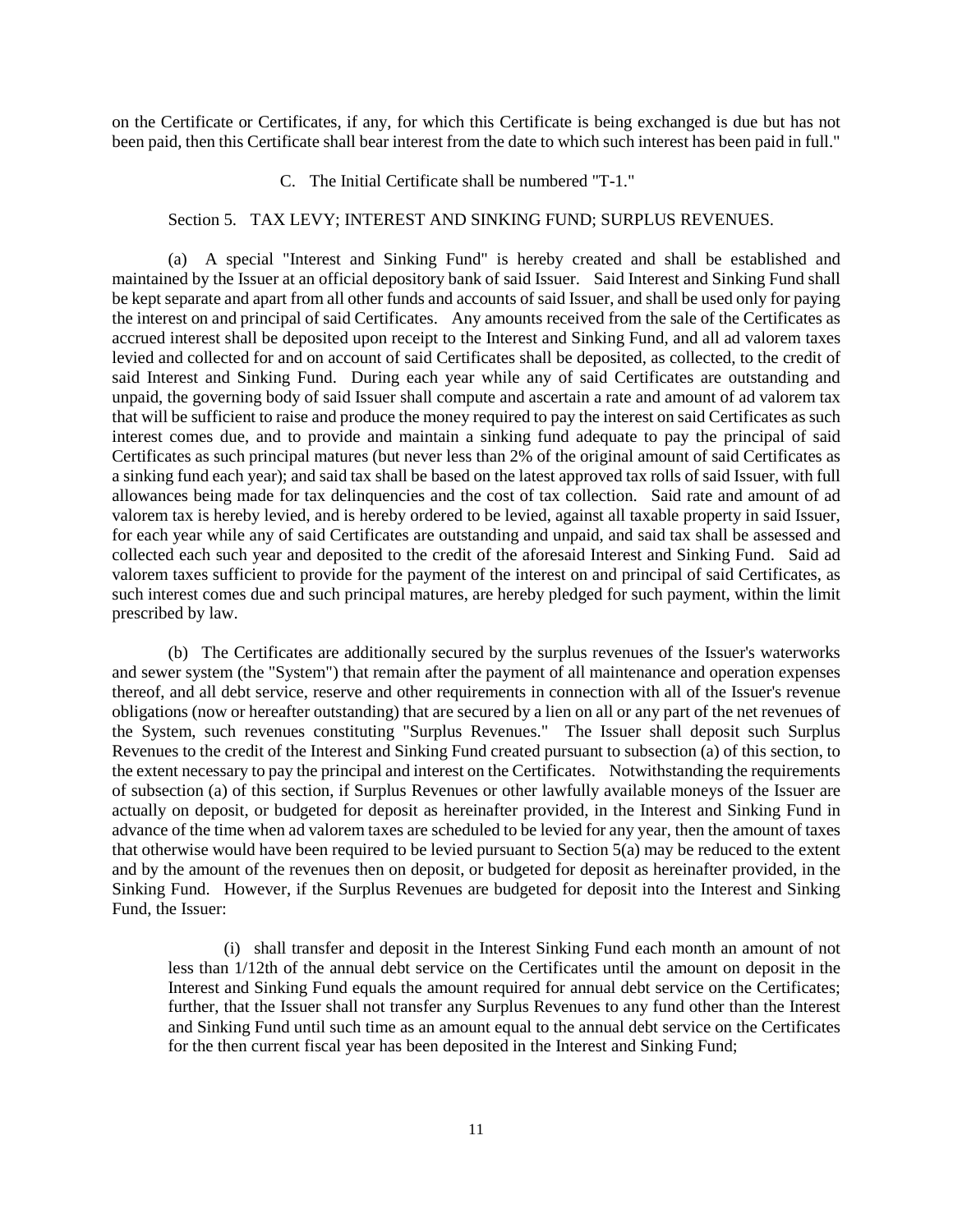(ii) shall establish, adopt and maintain an annual budget that provides for either the monthly deposit of sufficient Surplus Revenues and/or tax revenues, the monthly deposit of any other legally available funds on hand at the time of the adoption of the annual budget, or a combination thereof, into the Interest and Sinking Fund for the repayment of the Certificates; and

(iii) shall at all times maintain and collect sufficient System rates and charges in conjunction with any other legally available funds that, after payment of the costs of operating and maintaining the System, produce revenues in an amount not less than 1.10 times debt service requirements of all outstanding System revenue bonds of the Issuer and other obligations of the Issuer which are secured in whole or in part by a pledge of revenues of the System, for which the Issuer is budgeting the repayment of such obligations from the revenues of the System, or the Issuer shall provide documentation which evidences the levy of an ad valorem tax rate dedicated to the Interest and Sinking Fund, in conjunction with any other legally available funds, sufficient for the repayment of System debt service requirements.

(c) Article 1208, Government Code, applies to the issuance of the Certificates and the pledge of the taxes and Surplus Revenues granted by the Issuer under this Section, and is therefore valid, effective, and perfected. Should Texas law be amended at any time while the Certificates are outstanding and unpaid, the result of such amendment being that the pledge of the taxes and Surplus Revenues granted by the Issuer under this Section, is to be subject to the filing requirements of Chapter 9, Business & Commerce Code, in order to preserve to the registered owners of the Certificates a security interest in said pledge, the Issuer agrees to take such measures as it determines are reasonable and necessary under Texas law to comply with the applicable provisions of Chapter 9, Business & Commerce Code and enable a filing of a security interest in said pledge to occur.

#### Section 6. DEFEASANCE OF CERTIFICATES.

(a) Any Certificate and the interest thereon shall be deemed to be paid, retired and no longer outstanding (a "Defeased Certificate") within the meaning of this Ordinance, except to the extent provided in subsection (d) of this Section, when payment of the principal of such Certificate, plus interest thereon to the due date (whether such due date be by reason of maturity or otherwise) either (i) shall have been made or caused to be made in accordance with the terms thereof, or (ii) shall have been provided for on or before such due date by irrevocably depositing with or making available to the Paying Agent/Registrar in accordance with an escrow agreement or other instrument (the "Future Escrow Agreement") for such payment (1) lawful money of the United States of America sufficient to make such payment or (2) Defeasance Securities that mature as to principal and interest in such amounts and at such times as will insure the availability, without reinvestment, of sufficient money to provide for such payment, and when proper arrangements have been made by the Issuer with the Paying Agent/Registrar for the payment of its services until all Defeased Certificates shall have become due and payable. At such time as a Certificate shall be deemed to be a Defeased Certificate hereunder, as aforesaid, such Certificate and the interest thereon shall no longer be secured by, payable from, or entitled to the benefits of, the ad valorem taxes herein levied and pledged or the pledge of Surplus Revenues as provided in this Ordinance, and such principal and interest shall be payable solely from such money or Defeasance Securities. Notwithstanding any other provision of this Ordinance to the contrary, it is hereby provided that any determination not to redeem Defeased Certificates that is made in conjunction with the payment arrangements specified in subsection 6(a)(i) or (ii) shall not be irrevocable, provided that: (1) in the proceedings providing for such payment arrangements, the Issuer expressly reserves the right to call the Defeased Certificates for redemption; (2) gives notice of the reservation of that right to the owners of the Defeased Certificates immediately following the making of the payment arrangements; and (3) directs that notice of the reservation be included in any redemption notices that it authorizes.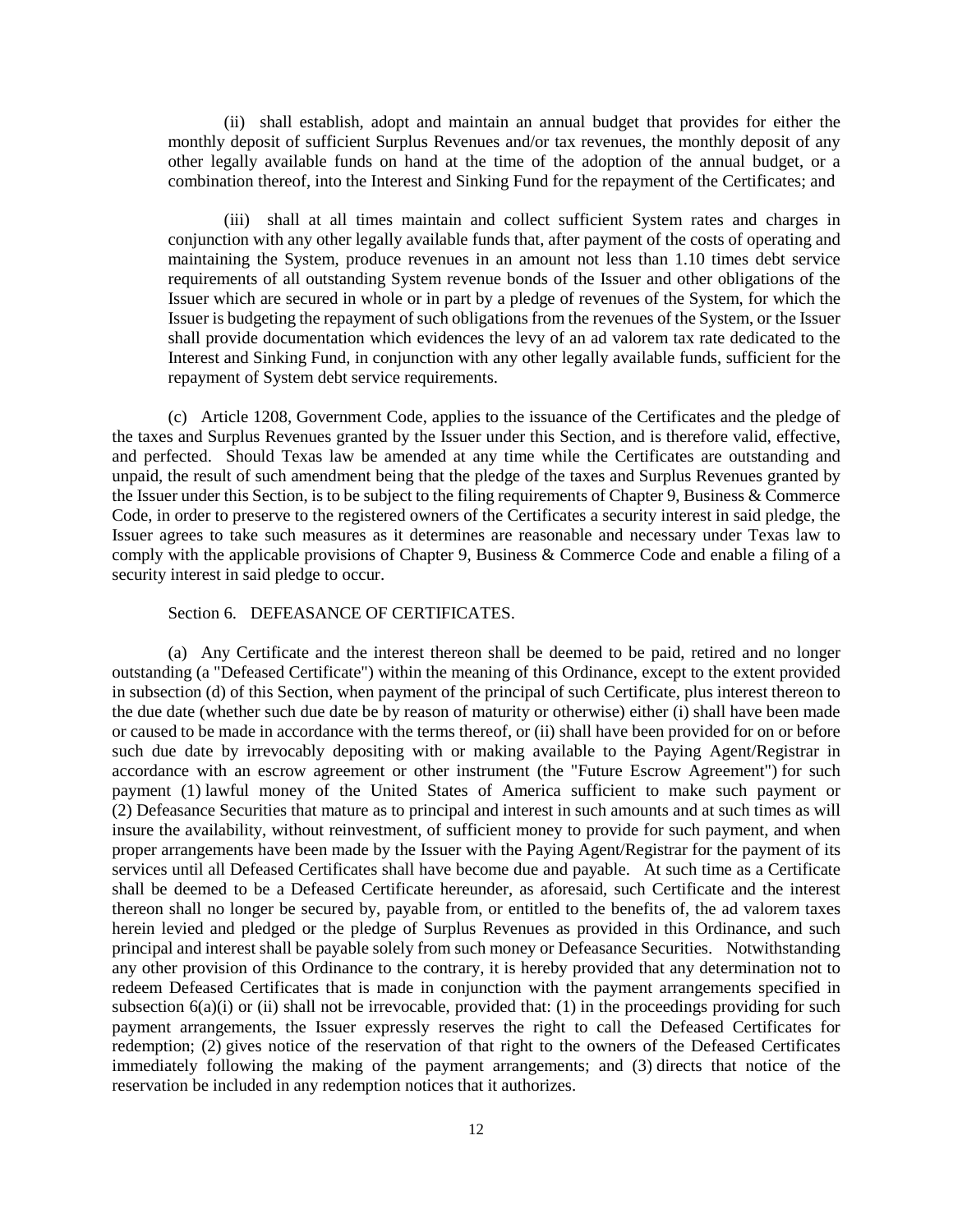(b) Any moneys so deposited with the Paying Agent/Registrar may at the written direction of the Issuer be invested in Defeasance Securities, maturing in the amounts and times as hereinbefore set forth, and all income from such Defeasance Securities received by the Paying Agent/Registrar that is not required for the payment of the Certificates and interest thereon, with respect to which such money has been so deposited, shall be turned over to the Issuer, or deposited as directed in writing by the Issuer. Any Future Escrow Agreement pursuant to which the money and/or Defeasance Securities are held for the payment of Defeased Certificates may contain provisions permitting the investment or reinvestment of such moneys in Defeasance Securities or the substitution of other Defeasance Securities upon the satisfaction of the requirements specified in subsection  $6(a)(i)$  or (ii). All income from such Defeasance Securities received by the Paying Agent/Registrar which is not required for the payment of the Defeased Certificates, with respect to which such money has been so deposited, shall be remitted to the Issuer or deposited as directed in writing by the Issuer.

(c) The term "Defeasance Securities" means any securities and obligations now or hereafter authorized by State law that are eligible to refund, retire or otherwise discharge obligations such as the Certificates.

(d) Until all Defeased Certificates shall have become due and payable, the Paying Agent/Registrar shall perform the services of Paying Agent/Registrar for such Defeased Certificates the same as if they had not been defeased, and the Issuer shall make proper arrangements to provide and pay for such services as required by this Ordinance.

(e) In the event that the Issuer elects to defease less than all of the principal amount of Certificates of a maturity, the Paying Agent/Registrar shall select, or cause to be selected, such amount of Certificates by such random method as it deems fair and appropriate.

(f) So long as the Texas Water Development Board is the registered owner of any of the Certificates, the Issuer shall provide written notice to the Texas Water Development Board of a defeasance of the Certificates pursuant to subsection (a)(ii) of this Section.

Section 7. DAMAGED, MUTILATED, LOST, STOLEN, OR DESTROYED CERTIFICATES.

(a) Replacement Certificates. In the event any outstanding Certificate is damaged, mutilated, lost, stolen or destroyed, the Paying Agent/Registrar shall cause to be printed, executed and delivered, a new certificate of the same principal amount, maturity and interest rate, as the damaged, mutilated, lost, stolen or destroyed Certificate, in replacement for such Certificate in the manner hereinafter provided.

(b) Application for Replacement Certificates. Application for replacement of damaged, mutilated, lost, stolen or destroyed Certificates shall be made by the registered owner thereof to the Paying Agent/Registrar. In every case of loss, theft or destruction of a Certificate, the registered owner applying for a replacement certificate shall furnish to the Issuer and to the Paying Agent/Registrar such security or indemnity as may be required by them to save each of them harmless from any loss or damage with respect thereto. Also, in every case of loss, theft or destruction of a Certificate, the registered owner shall furnish to the Issuer and to the Paying Agent/Registrar evidence to their satisfaction of the loss, theft or destruction of such Certificate, as the case may be. In every case of damage or mutilation of a Certificate, the registered owner shall surrender to the Paying Agent/Registrar for cancellation the Certificate so damaged or mutilated.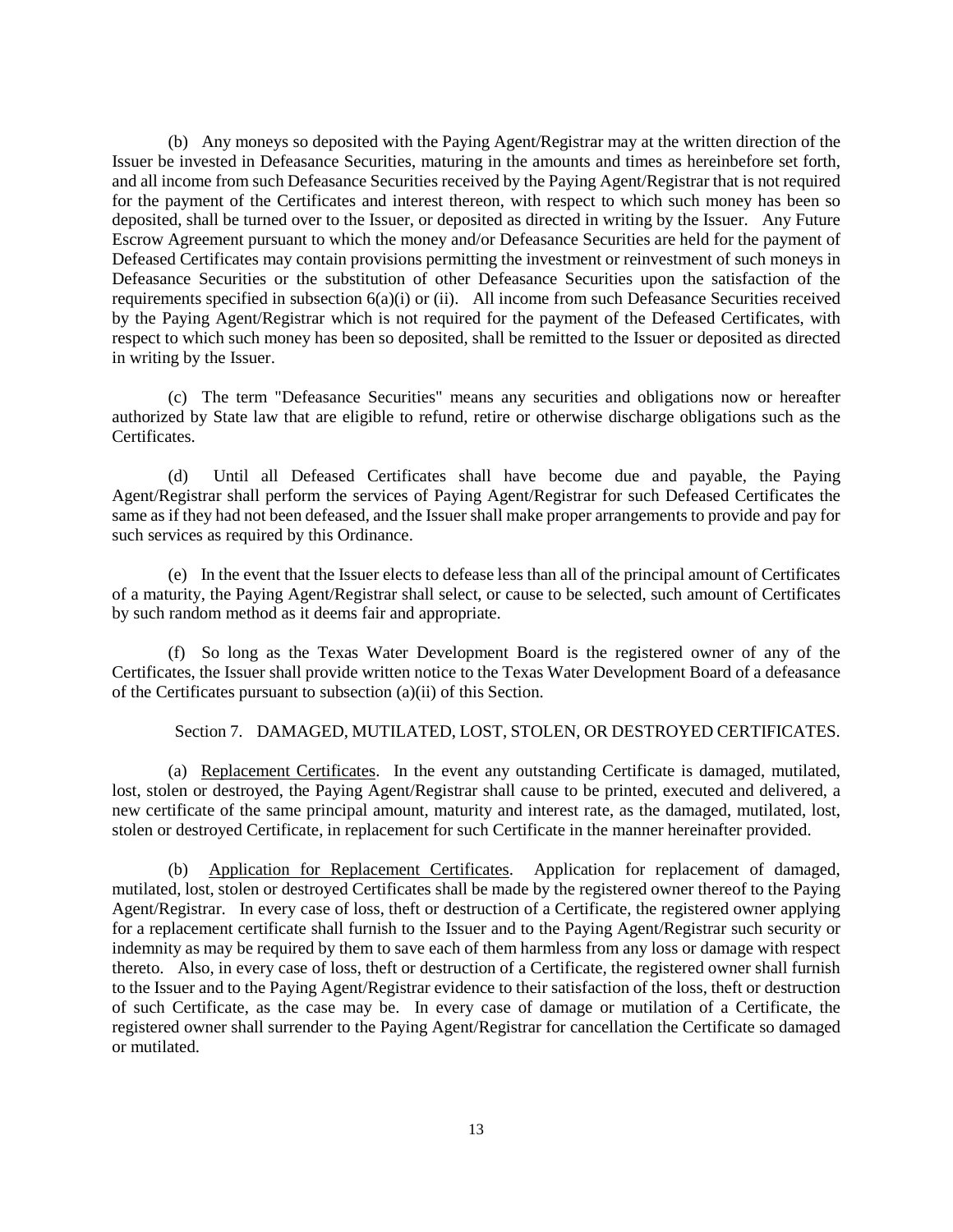(c) No Default Occurred. Notwithstanding the foregoing provisions of this Section, in the event any such Certificate shall have matured, and no default has occurred that is then continuing in the payment of the principal of, redemption premium, if any, or interest on the Certificate, the Issuer may authorize the payment of the same (without surrender thereof except in the case of a damaged or mutilated Certificate) instead of issuing a replacement Certificate, provided security or indemnity is furnished as above provided in this Section.

(d) Charge for Issuing Replacement Certificates. Prior to the issuance of any replacement certificate, the Paying Agent/Registrar shall charge the registered owner of such Certificate with all legal, printing, and other expenses in connection therewith. Every replacement certificate issued pursuant to the provisions of this Section by virtue of the fact that any Certificate is lost, stolen or destroyed shall constitute a contractual obligation of the Issuer whether or not the lost, stolen or destroyed Certificate shall be found at any time, or be enforceable by anyone, and shall be entitled to all the benefits of this Ordinance equally and proportionately with any and all other Certificates duly issued under this Ordinance.

(e) Authority for Issuing Replacement Certificates. In accordance with Section 1206.022, Government Code, this Section 7 of this Ordinance shall constitute authority for the issuance of any such replacement certificate without necessity of further action by the governing body of the Issuer or any other body or person, and the duty of the replacement of such certificates is hereby authorized and imposed upon the Paying Agent/Registrar, and the Paying Agent/Registrar shall authenticate and deliver such Certificates in the form and manner and with the effect, as provided in Section 3(a) of this Ordinance for Certificates issued in conversion and exchange for other Certificates.

Section 8. CUSTODY, APPROVAL, AND REGISTRATION OF CERTIFICATES; BOND COUNSEL'S OPINION; CUSIP NUMBERS AND CONTINGENT INSURANCE PROVISION, IF OBTAINED; ENGAGEMENT OF BOND COUNSEL.

(a) The Mayor of the Issuer is hereby authorized to have control of the Certificate initially issued and delivered hereunder and all necessary records and proceedings pertaining to the Certificate pending its delivery and its investigation, examination, and approval by the Attorney General of the State of Texas, and its registration by the Comptroller of Public Accounts of the State of Texas. Upon registration of the Certificate said Comptroller of Public Accounts (or a deputy designated in writing to act for said Comptroller) shall manually sign the Comptroller's Registration Certificate attached to such Certificate, and the seal of said Comptroller shall be impressed, or placed in facsimile, on such Certificate. The approving legal opinion of the Issuer's Bond Counsel and the assigned CUSIP numbers may, at the option of the Issuer, be printed on the Certificates issued and delivered under this Ordinance, but neither shall have any legal effect, and shall be solely for the convenience and information of the registered owners of the Certificates. In addition, if bond insurance is obtained, the Certificates may bear an appropriate legend as provided by the insurer.

(b) The obligation of the initial purchaser to accept delivery of the Certificate is subject to the initial purchaser being furnished with the final, approving opinion of McCall, Parkhurst & Horton L.L.P., bond counsel to the Issuer, which opinion shall be dated as of and delivered on the date of initial delivery of the Certificate to the initial purchaser. The engagement of such firm as bond counsel to the Issuer in connection with issuance, sale and delivery of the Certificates is hereby approved and confirmed. The execution and delivery of an engagement letter between the Issuer and such firm, with respect to such services as bond counsel, is hereby authorized in such form as may be approved by the Mayor, and the Mayor is hereby authorized to execute such engagement letter.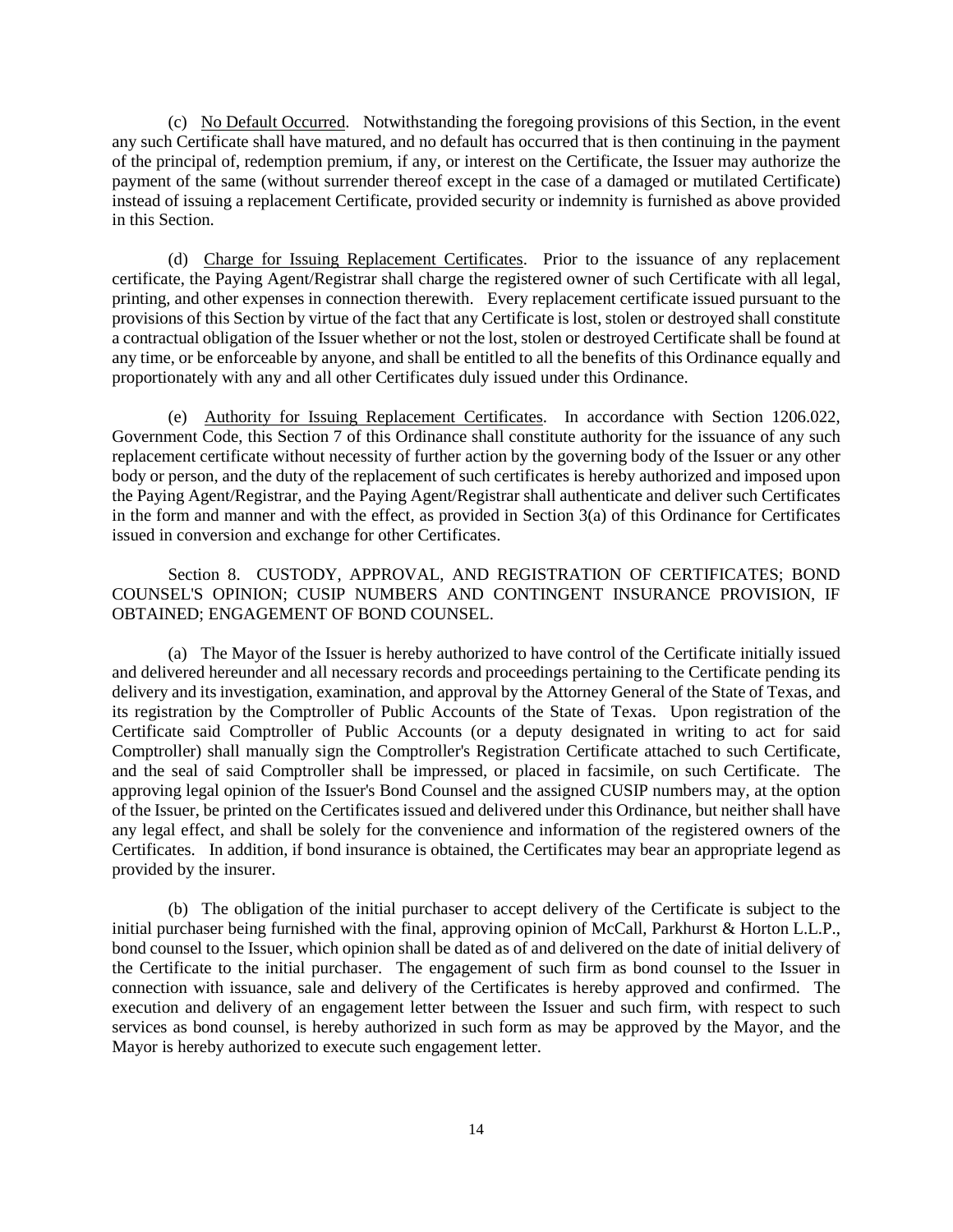Section 9. COVENANTS REGARDING TAX EXEMPTION OF INTEREST ON THE CERTIFICATES.

(a) Covenants. The Issuer covenants to take any action necessary to assure, or refrain from any action that would adversely affect, the treatment of the Certificates as obligations described in section 103 of the Code, the interest on which is not includable in the "gross income" of the holder for purposes of federal income taxation. In furtherance thereof, the Issuer covenants as follows:

(1) to take any action to assure that no more than 10 percent of the proceeds of the Certificates (less amounts deposited to a reserve fund, if any) are used for any "private business use," as defined in section 141(b)(6) of the Code or, if more than 10 percent of the proceeds or the projects financed therewith are so used, such amounts, whether or not received by the Issuer, with respect to such private business use, do not, under the terms of this Ordinance or any underlying arrangement, directly or indirectly, secure or provide for the payment of more than 10 percent of the debt service on the Certificates, in contravention of section  $141(b)(2)$  of the Code;

(2) to take any action to assure that in the event that the "private business use" described in subsection (1) hereof exceeds 5 percent of the proceeds of the Certificates or the projects financed therewith (less amounts deposited into a reserve fund, if any) then the amount in excess of 5 percent is used for a "private business use" that is "related" and not "disproportionate," within the meaning of section 141(b)(3) of the Code, to the governmental use;

(3) to take any action to assure that no amount that is greater than the lesser of \$5,000,000, or 5 percent of the proceeds of the Certificates (less amounts deposited into a reserve fund, if any) is directly or indirectly used to finance loans to persons, other than state or local governmental units, in contravention of section 141(c) of the Code;

(4) to refrain from taking any action that would otherwise result in the Certificates being treated as "private activity bonds" within the meaning of section 141(b) of the Code;

(5) to refrain from taking any action that would result in the Certificates being "federally guaranteed" within the meaning of section 149(b) of the Code;

(6) to refrain from using any portion of the proceeds of the Certificates, directly or indirectly, in a manner that would cause the Certificates to be "arbitrage bonds" within the meaning of  $\triangle$  148(a) of the Code and the Treasury Regulations promulgated thereunder ("Regulations"), including to acquire or to replace funds that were used, directly or indirectly, to acquire investment property (as defined in section 148(b)(2) of the Code) that produces a yield materially higher than the yield on the TWDB's bonds that are issued to provide financing for the Certificates (Source Series Bonds), other than investment property acquired with  $\theta$ 

(A) proceeds of the TWDB's Source Series Bonds invested for a reasonable temporary period of up to three (3) years after the issue date of the Source Series Bonds until such proceeds are needed for the facilities to be financed,

(B) amounts invested in a bona fide debt service fund, within the meaning of section 1.148-1(b) of the Regulations, and

(C) amounts deposited in any reasonably required reserve or replacement fund to the extent such amounts do not exceed 10 percent of the proceeds of the Certificates;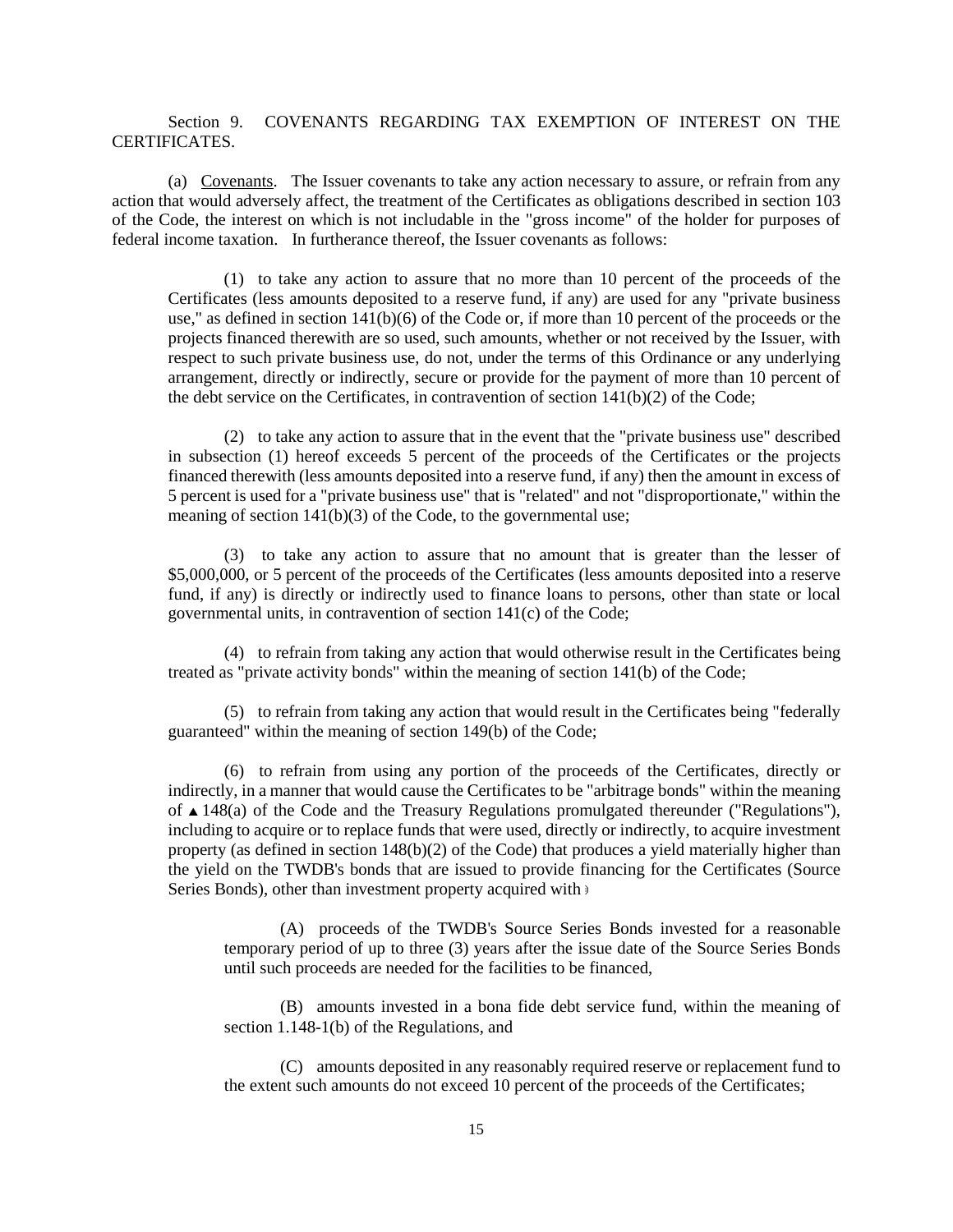(7) to otherwise restrict the use of the proceeds of the Certificates or amounts treated as proceeds of the Certificates, as may be necessary, so that the Certificates do not otherwise contravene the requirements of section 148 of the Code (relating to arbitrage) and, to the extent applicable, section 149(d) of the Code (relating to advance refundings);

(8) to take all necessary steps to comply with the requirement that certain amounts earned on the investment of gross proceeds of the Certificates be rebated to the federal government in order to satisfy the requirements of  $\triangle$  148 of the Code, including to:

(A) account for all Gross Proceeds, as defined in the Code and Regulations, (including all receipts, expenditures and investments thereof) on its books of account separately and apart from all other funds (and receipts, expenditures and investments thereof) and retain all records of such accounting for at least six years after the final computation date. The City may, however, to the extent permitted by law, commingle Gross Proceeds of its Certificates with other money of the City, provided that the City separately accounts for each receipt and expenditure of such Gross Proceeds and the obligations acquired therewith;

(B) calculate the Rebate Amount, as defined in the Code and Regulations, with respect to its Certificates, not less frequently than each computation date, in accordance with rules set forth in  $\triangle$  148(f) of the Code,  $\triangle$  1.148-3 of the Regulations, and the rulings thereunder. The City shall maintain a copy of such calculations for at least six years after the final computation date;

(C) as additional consideration for the purchasing of the Certificates, and in order to induce the purchasing of the Certificates by measures designed to ensure the excludability of the interest on the TWDB's Source Series Bonds from the gross income of the owners thereof for federal income tax purposes, pay to the United States the amount described in paragraph (b) above within 30 days after each computation date;

(D) exercise reasonable diligence to assure that no errors are made in the calculations required by paragraph (b) and, if such error is made, to discover and promptly to correct such error within a reasonable amount of time thereafter, including payment to the United States of any interest and any penalty required by the Regulations;

(9) to pay to the United States of America at least once during each five-year period (beginning on the date of delivery of the Certificates) an amount that is at least equal to 90 percent of the "Excess Earnings," within the meaning of section 148(f) of the Code and to pay to the United States of America, not later than 60 days after the Certificates have been paid in full, 100 percent of the amount then required to be paid as a result of Excess Earnings under section 148(f) of the Code;

(10) to assure that the proceeds of the Certificates will be used solely for new money projects;

(11) to file or cause to be filed with the Secretary of the Treasury, not later than the 15th day of the second calendar month after the close of the calendar quarter in which the Bonds are issued, an information statement concerning the Bonds, all under and in accordance with section 149(e) of the Code and the applicable Treasury Regulations promulgated thereunder; and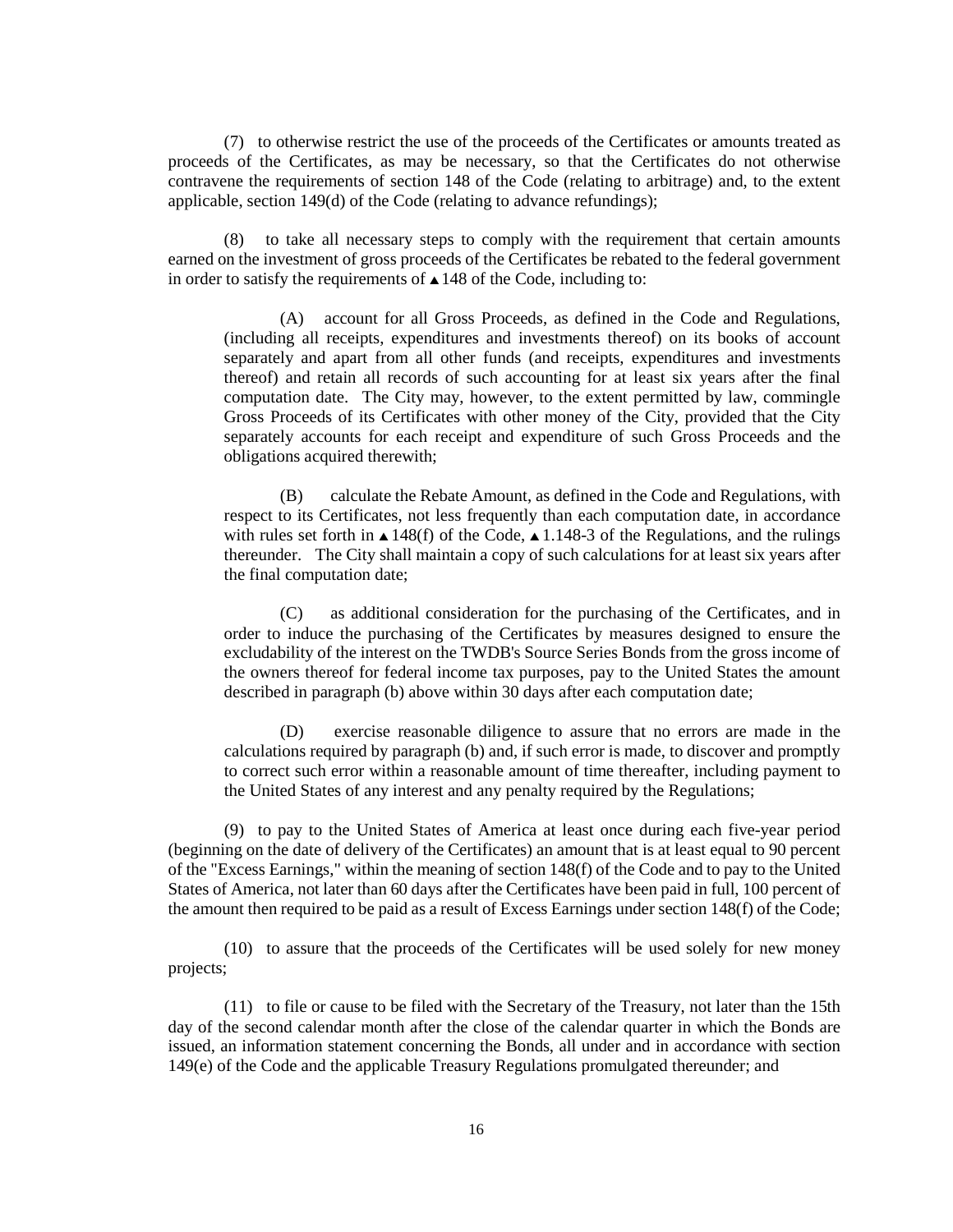(12) to not acquire any of the Texas Water Development Board=s Source Series bonds in an amount related to the amount of Certificates acquired by the Texas Water Development Board.

(b) Rebate Fund. In order to facilitate compliance with the above covenant  $(a)(8)$ , a "Rebate" Fund" is hereby established by the Issuer for the sole benefit of the United States of America, and such Fund shall not be subject to the claim of any other person, including without limitation the certificateholders. The Rebate Fund is established for the additional purpose of compliance with section 148 of the Code.

(c) Use of Proceeds. For purposes of the foregoing covenants  $(a)(1)$  and  $(a)(2)$ , the Issuer understands that the term "proceeds" includes "disposition proceeds" as defined in the Treasury Regulations and, in the case of refunding bonds, transferred proceeds (if any) and proceeds of the refunded bonds expended prior to the date of issuance of the Certificates. It is the understanding of the Issuer that the covenants contained herein are intended to assure compliance with the Code and any regulations or rulings promulgated by the U.S. Department of the Treasury pursuant thereto. In the event that regulations or rulings are hereafter promulgated that modify or expand provisions of the Code, as applicable to the Certificates, the Issuer will not be required to comply with any covenant contained herein to the extent that such failure to comply, in the opinion of nationally recognized bond counsel, will not adversely affect the exemption from federal income taxation of interest on the Certificates under section 103 of the Code. In the event that regulations or rulings are hereafter promulgated that impose additional requirements applicable to the Certificates, the Issuer agrees to comply with the additional requirements to the extent necessary, in the opinion of nationally recognized bond counsel, to preserve the exemption from federal income taxation of interest on the Certificates under section 103 of the Code. In furtherance of such intention, the Issuer hereby authorizes and directs the Mayor and City Manager of the City to execute any documents, certificates or reports required by the Code and to make such elections, on behalf of the Issuer, that may be permitted by the Code as are consistent with the purpose for the issuance of the Certificates.

(d) Allocation of, and Limitation on, Expenditures for the Project. The Issuer covenants to account for the expenditure of sale proceeds and investment earnings to be used for the construction and acquisition of the Project on its books and records by allocating proceeds to expenditures within 18 months of the later of the date that (1) the expenditure is made, or (2) the Project is completed. The foregoing notwithstanding, the Issuer shall not expend proceeds of the sale of the Certificates or investment earnings thereon more than 60 days after the earlier of (1) the fifth anniversary of the delivery of the Certificates, or (2) the date the Certificates are retired, unless the Issuer obtains an opinion of nationally-recognized bond counsel that such expenditure will not adversely affect the status, for federal income tax purposes, of the Certificates or the interest thereon. For purposes hereof, the Issuer shall not be obligated to comply with this covenant if it obtains an opinion that such failure to comply will not adversely affect the excludability for federal income tax purposes from gross income of the interest.

(e) Disposition of Project. The Issuer covenants that the Project will not be sold or otherwise disposed in a transaction resulting in the receipt by the Issuer of cash or other compensation, unless the Issuer obtains an opinion of nationally-recognized bond counsel that such sale or other disposition will not adversely affect the tax-exempt status of the Certificates. For purposes of the foregoing, the portion of the property comprising personal property and disposed in the ordinary course shall not be treated as a transaction resulting in the receipt of cash or other compensation. For purposes hereof, the Issuer shall not be obligated to comply with this covenant if it obtains a legal opinion that such failure to comply will not adversely affect the excludability for federal income tax proposes from gross income of the interest.

(f) Adoption of Written Procedures Relating to Continuing Compliance with Federal Tax Covenants. The Issuer hereby adopts the Written Procedures Relating to Continuing Compliance with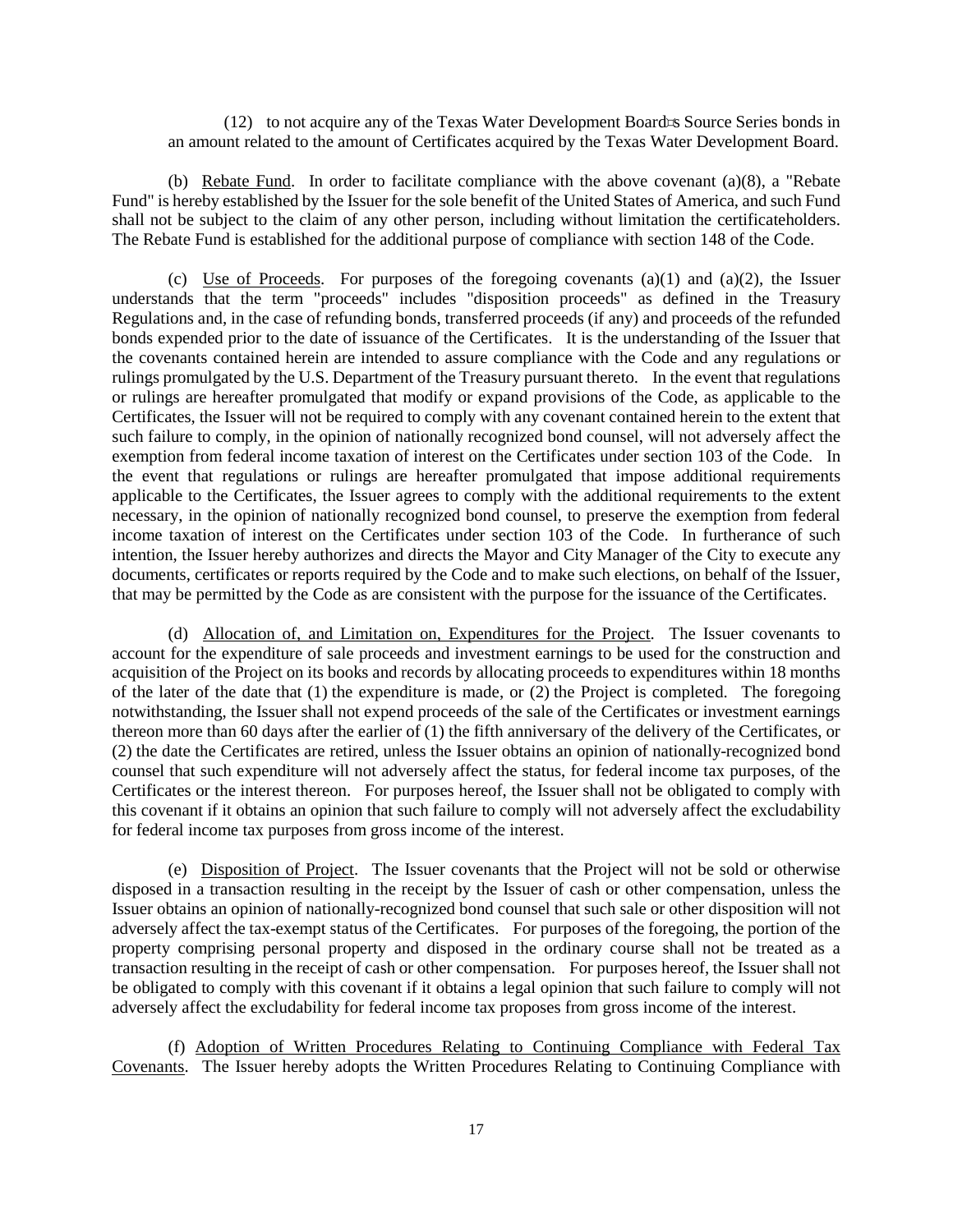Federal Tax Covenants set forth in Exhibit A to this Ordinance with respect to the Certificates and any other tax-exempt obligations hereafter issued by the Issuer.

#### Section 10. SALE OF CERTIFICATES; FURTHER PROCEDURES.

(a) The Certificates are hereby officially sold and awarded to the initial purchaser, the Texas Water Development Board, at a price equal to the par amount thereof, less an origination fee of \$2,270. It is hereby officially found, determined, and declared that the terms of this sale are the most advantageous reasonably obtainable. The Certificate shall initially be registered in the name of the Texas Water Development Board or its designee.

(b) The Mayor, the City Manager and City Secretary shall be and they are hereby expressly authorized, empowered and directed from time to time and at any time to do and perform all such acts and things and to execute, acknowledge and deliver in the name and on behalf of the Issuer such documents, certificates and all other instruments, whether or not herein mentioned, as may be necessary or desirable in order to carry out the terms and provisions of this Ordinance, the Certificate and the sale of the Certificate. In case any officer whose signature shall appear on any Certificate shall cease to be such officer before the delivery of such Certificate, such signature shall nevertheless be valid and sufficient for all purposes the same as if such officer had remained in office until such delivery.

Section 11. INTEREST EARNINGS ON CERTIFICATE PROCEEDS. Interest earnings derived from the investment of proceeds from the sale of the Certificate shall be used along with other certificate proceeds for the Project; provided that after completion of such purpose, if any of such interest earnings remain on hand, such interest earnings shall be deposited in the Interest and Sinking Fund. It is further provided, however, that any interest earnings on certificate proceeds that are required to be rebated to the United States of America pursuant to Section 9 hereof in order to prevent the Certificate from being an arbitrage bond shall be so rebated and not considered as interest earnings for the purposes of this Section.

Section 12. CONSTRUCTION FUND; SECURITY FOR DEPOSITS.

(a) The Issuer hereby creates and establishes and shall maintain on the books of the Issuer a separate fund to be entitled the "Series 2013 Certificate of Obligation Construction Fund" (the "Construction Fund") for use by the Issuer for payment of all lawful costs associated with the acquisition and construction of the Project as hereinbefore provided. Upon payment of all such costs, any moneys remaining on deposit in said Fund shall be transferred to the Interest and Sinking Fund. Amounts so deposited to the Interest and Sinking Fund shall be used in the manner described in Section 5 of this Ordinance.

(b) The Issuer may place proceeds of the Certificates (including investment earnings thereon) and amounts deposited into the Interest and Sinking Fund in investments authorized by the Public Funds Investment Act, Chapter 2256, Texas Government Code, as amended; provided, however, that the Issuer hereby covenants that the proceeds of the sale of the Certificates will be used as soon as practicable for the purposes for which the Certificates are issued.

(c) All deposits authorized or required by this Ordinance shall be secured to the fullest extent required by law for the security of public funds as provided in Chapters 2256 and 2257, Texas Government Code, as amended.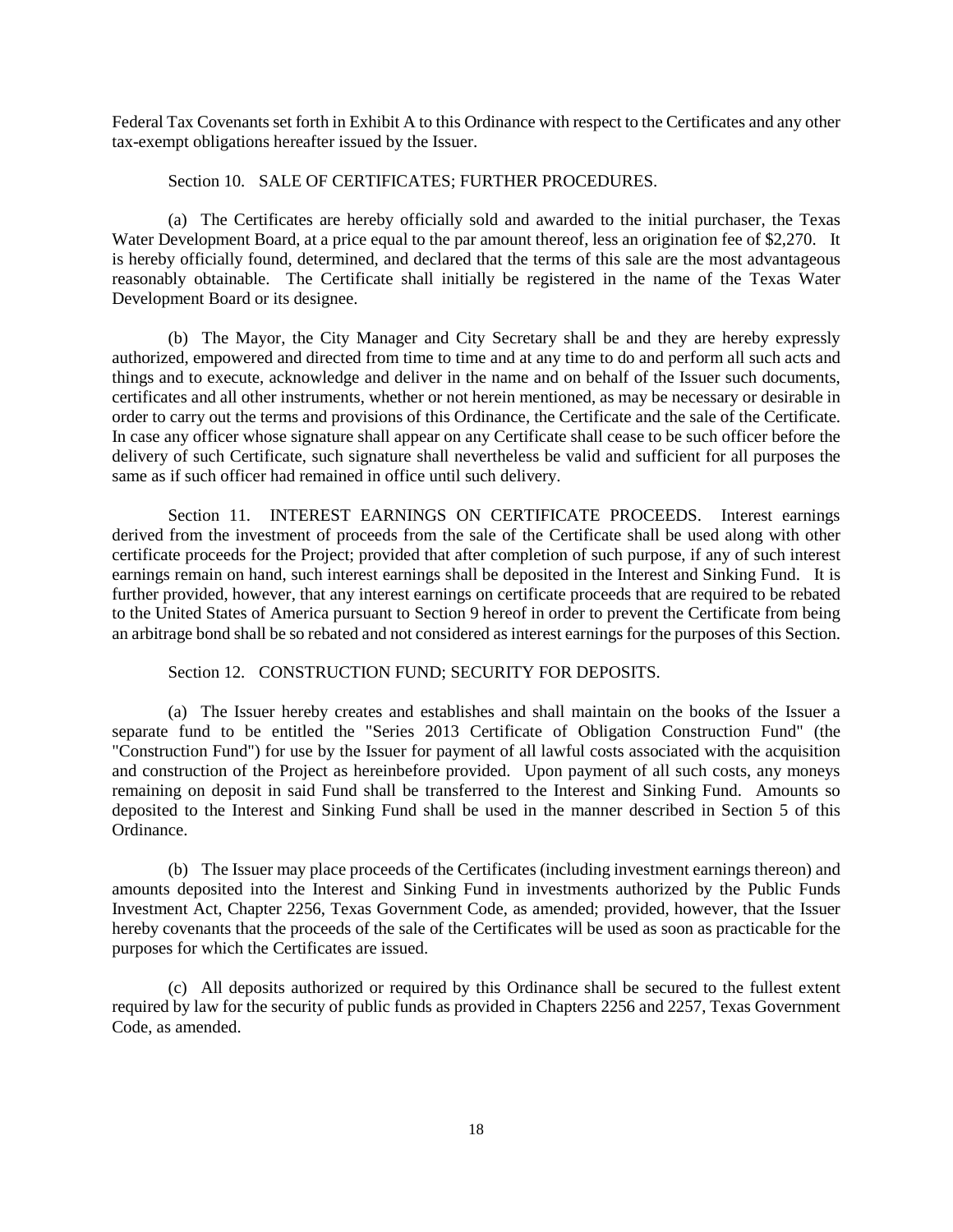Section 13. COMPLIANCE WITH RULE 15c2-12.

(a) Definitions. As used in this Section, the following terms have the meanings ascribed to such terms below:

"MSRB" means the Municipal Securities Rulemaking Board.

"Rule" means SEC Rule 15c2-12, as amended from time to time.

"SEC" means the United States Securities and Exchange Commission.

(b) Annual Reports.

(i) The Issuer shall provide annually to the MSRB, in an electronic format as prescribed by the MSRB, within six months after the end of each fiscal year, financial information and operating data with respect to the Issuer of the general type included described in Exhibit B hereto. Any financial statements so to be provided shall be (1) prepared in accordance with the accounting principles described in Exhibit B hereto, or such other accounting principles as the Issuer may be required to employ from time to time pursuant to state law or regulation, and (2) audited, if the Issuer commissions an audit of such statements and the audit is completed within the period during which they must be provided. If the audit of such financial statements is not complete within such period, then the Issuer shall provide unaudited financial information by the required time, and shall provide audited financial statements for the applicable fiscal year to the MSRB, when and if the audit report on such statements become available.

(ii) If the Issuer changes its fiscal year, it will notify the MSRB of the change (and of the date of the new fiscal year end) prior to the next date by which the Issuer otherwise would be required to provide financial information and operating data pursuant to this Section. The financial information and operating data to be provided pursuant to this Section may be set forth in full in one or more documents or may be included by specific reference to any document that is available to the public on the MSRB's internet website or filed with the SEC. All documents provided to the MSRB pursuant to this Section shall be accompanied by identifying information as prescribed by the MSRB.

(c) Event Notices.

(i) The Issuer shall notify the MSRB in an electronic format as prescribed by the MSRB, in a timely manner (but not in excess of ten business days after the occurrence of the event) of any of the following events with respect to the Certificates, if such event is material within the meaning of the federal securities laws:

- 1. Non-payment related defaults;
- 2. Modifications to rights of Certificateholders;
- 3. Certificate calls;

4. Release, substitution, or sale of property securing repayment of the Certificates;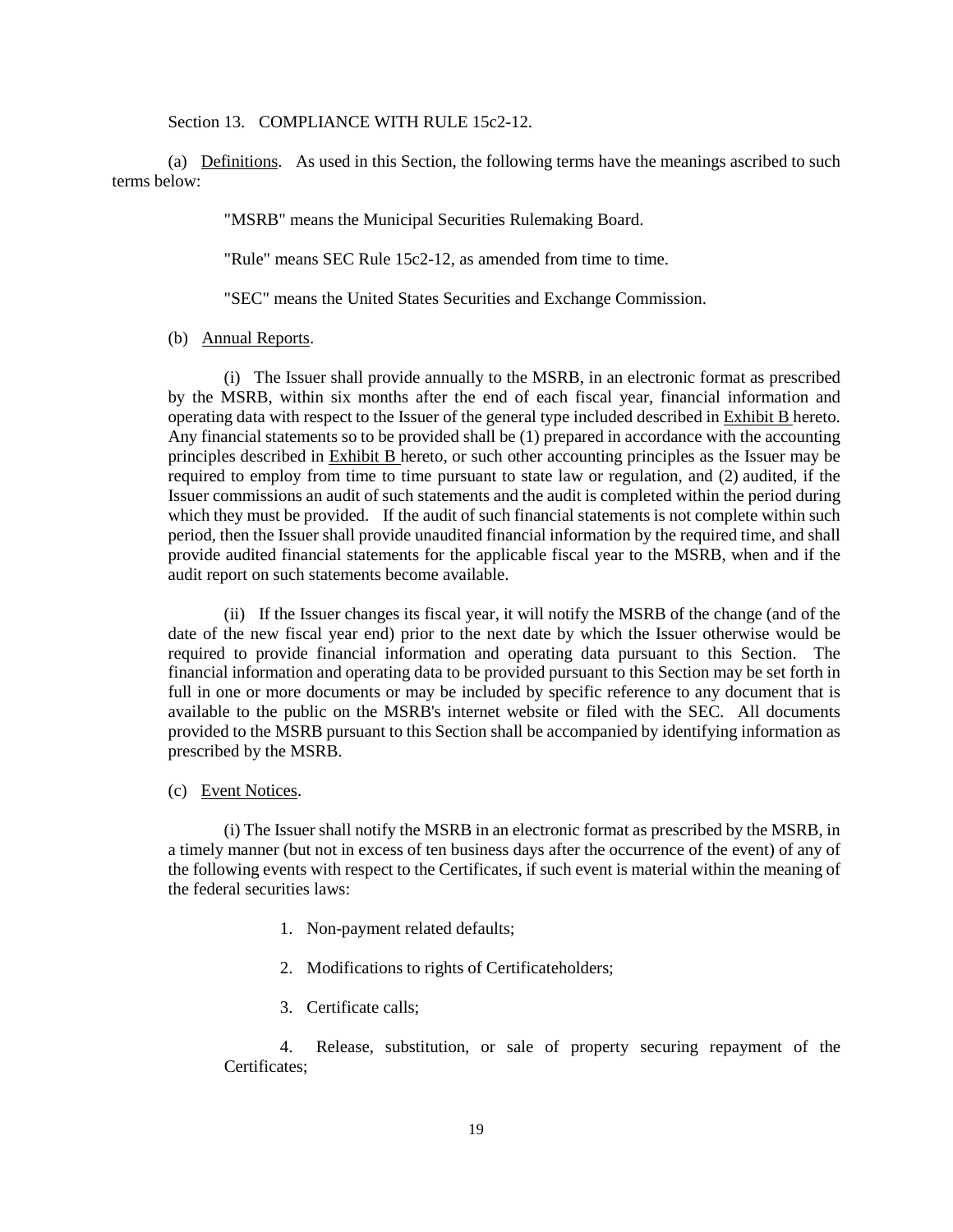5. The consummation of a merger, consolidation, or acquisition involving an obligated person or the sale of all or substantially all of the assets of the obligated person, other than in the ordinary course of business, the entry into a definitive agreement to undertake such an action or the termination of a definitive agreement relating to any such actions, other than pursuant to its terms; and

6. Appointment of a successor or additional trustee or the change of name of a trustee.

(ii) The Issuer shall notify the MSRB in an electronic format as prescribed by the MSRB, in a timely manner (but not in excess of ten business days after the occurrence of the event) of any of the following events with respect to the Certificates, without regard to whether such event is considered material within the meaning of the federal securities laws:

- 1. Principal and interest payment delinquencies;
- 2. Unscheduled draws on debt service reserves reflecting financial difficulties;
- 3. Unscheduled draws on credit enhancements reflecting financial difficulties;
- 4. Substitution of credit or liquidity providers, or their failure to perform;

5. Adverse tax opinions or the issuance by the Internal Revenue Service of proposed or final determinations of taxability, Notices of Proposed Issue (IRS Form  $5701$  TEB) or other material notices or determinations with respect to the tax status of the Certificates, or other material events affecting the tax status of the Certificates;

- 6. Tender offers;
- 7. Defeasances;
- 8. Rating changes; and
- 9. Bankruptcy, insolvency, receivership or similar event of an obligated person.

(iii) The Issuer shall notify the MSRB, in a timely manner, of any failure by the Issuer to provide financial information or operating data in accordance with subsection (b) of this Section by the time required by such subsection.

### (d) Limitations, Disclaimers, and Amendments.

(i) The Issuer shall be obligated to observe and perform the covenants specified in this Section for so long as, but only for so long as, the Issuer remains an "obligated person" with respect to the Certificates within the meaning of the Rule, except that the Issuer in any event will give notice of any deposit made in accordance with this Ordinance or applicable law that causes the Certificates no longer to be outstanding.

(ii) The provisions of this Section are for the sole benefit of the registered owners and beneficial owners of the Certificates, and nothing in this Section, express or implied, shall give any benefit or any legal or equitable right, remedy, or claim hereunder to any other person. The Issuer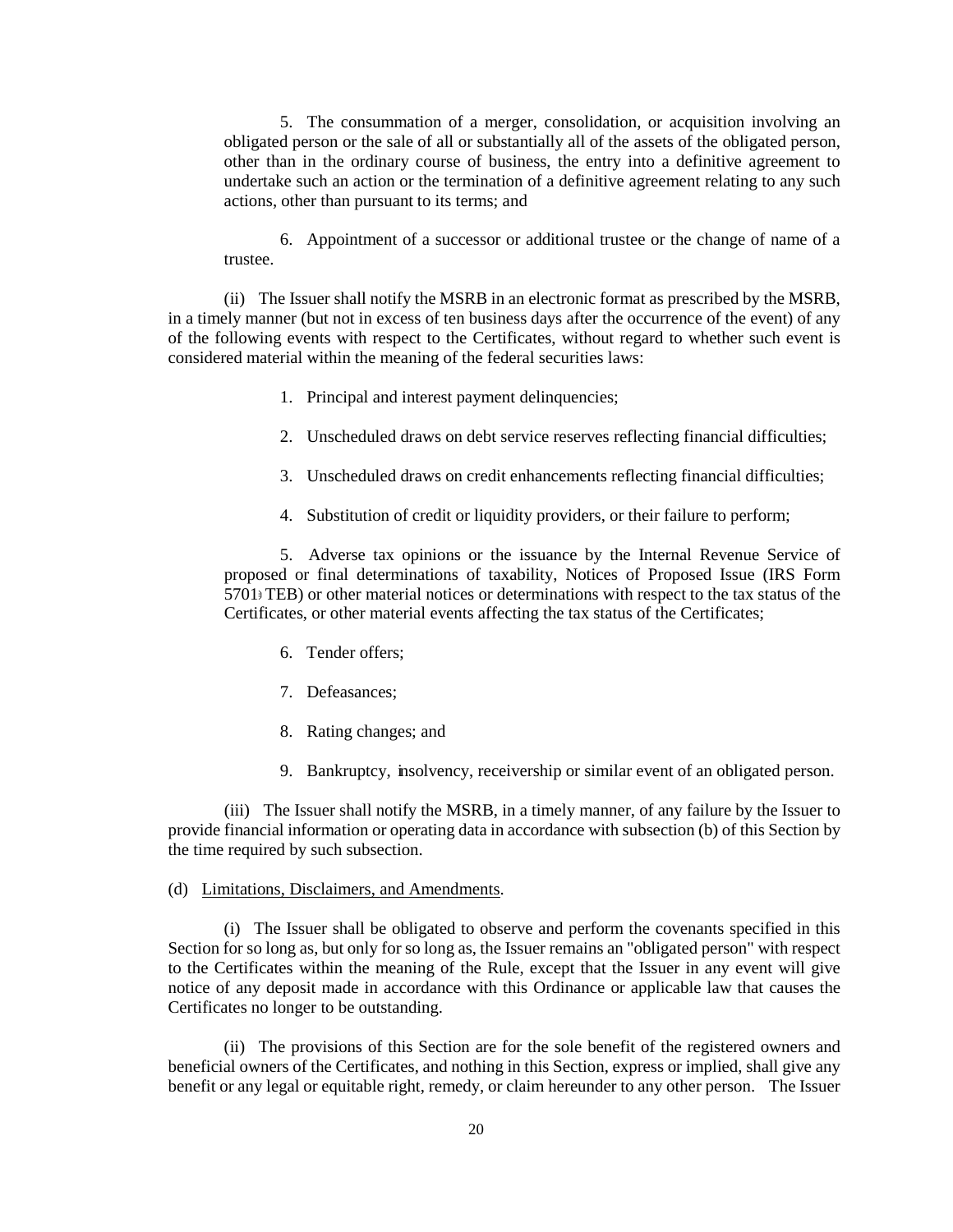undertakes to provide only the financial information, operating data, financial statements, and notices which it has expressly agreed to provide pursuant to this Section and does not hereby undertake to provide any other information that may be relevant or material to a complete presentation of the Issuer's financial results, condition, or prospects or hereby undertake to update any information provided in accordance with this Section or otherwise, except as expressly provided herein. The Issuer does not make any representation or warranty concerning such information or its usefulness to a decision to invest in or sell Certificates at any future date.

(iii) UNDER NO CIRCUMSTANCES SHALL THE ISSUER BE LIABLE TO THE REGISTERED OWNER OR BENEFICIAL OWNER OF ANY CERTIFICATE OR ANY OTHER PERSON, IN CONTRACT OR TORT, FOR DAMAGES RESULTING IN WHOLE OR IN PART FROM ANY BREACH BY THE ISSUER, WHETHER NEGLIGENT OR WITHOUT FAULT ON ITS PART, OF ANY COVENANT SPECIFIED IN THIS SECTION, BUT EVERY RIGHT AND REMEDY OF ANY SUCH PERSON, IN CONTRACT OR TORT, FOR OR ON ACCOUNT OF ANY SUCH BREACH SHALL BE LIMITED TO AN ACTION FOR MANDAMUS OR SPECIFIC PERFORMANCE.

(iv) No default by the Issuer in observing or performing its obligations under this Section shall comprise a breach of or default under the Ordinance for purposes of any other provision of this Ordinance. Nothing in this Section is intended or shall act to disclaim, waive, or otherwise limit the duties of the Issuer under federal and state securities laws.

(v) The provisions of this Section may be amended by the Issuer from time to time to adapt to changed circumstances that arise from a change in legal requirements, a change in law, or a change in the identity, nature, status, or type of operations of the Issuer, but only if (1) the provisions of this Section, as so amended, would have permitted an underwriter to purchase or sell Certificates in the primary offering of the Certificates in compliance with the Rule, taking into account any amendments or interpretations of the Rule since such offering as well as such changed circumstances and (2) either (a) the registered owners of a majority in aggregate principal amount (or any greater amount required by any other provision of this Ordinance that authorizes such an amendment) of the outstanding Certificates consent to such amendment or (b) a person that is unaffiliated with the Issuer (such as nationally recognized bond counsel) determined that such amendment will not materially impair the interest of the registered owners and beneficial owners of the Certificates. The Issuer may also amend or repeal the provisions of this continuing disclosure agreement if the SEC amends or repeals the applicable provision of the Rule or a court of final jurisdiction enters judgment that such provisions of the Rule are invalid, but only if and to the extent that the provisions of this sentence would not prevent an underwriter from lawfully purchasing or selling Certificates in the primary offering of the Certificates. If the Issuer so amends the provisions of this Section, it shall include with any amended financial information or operating data next provided in accordance with subsection (b) of this Section an explanation, in narrative form, of the reason for the amendment and of the impact of any change in the type of financial information or operating data so provided.

Section 14. METHOD OF AMENDMENT. The Issuer hereby reserves the right to amend this Ordinance subject to the following terms and conditions, to-wit:

(a) The Issuer may from time to time, without the consent of any holder, except as otherwise required by paragraph (b) below, amend or supplement this Ordinance in order to (i) cure any ambiguity, defect or omission in this Ordinance that does not materially adversely affect the interests of the holders, (ii) grant additional rights or security for the benefit of the holders, (iii) add events of default as shall not be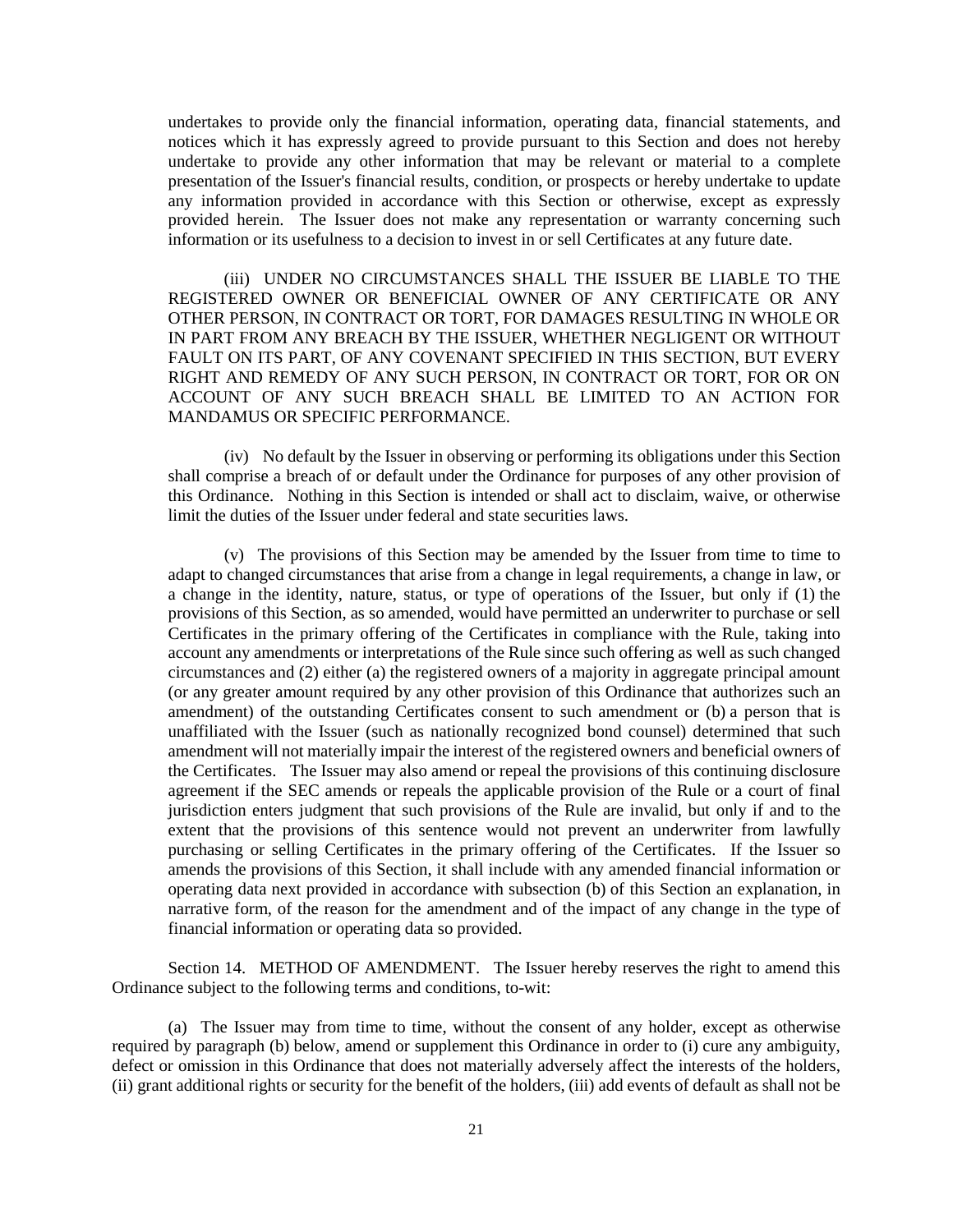inconsistent with the provisions of this Ordinance and that shall not materially adversely affect the interests of the holders, (v) qualify this Ordinance under the Trust Indenture Act of 1939, as amended, or corresponding provisions of federal laws from time to time in effect, or (iv) make such other provisions in regard to matters or questions arising under this Ordinance as shall not be inconsistent with the provisions of this Ordinance and that shall not in the opinion of the Issuer's Bond Counsel materially adversely affect the interests of the holders.

(b) Except as provided in paragraph (a) above, the holders of Certificates aggregating in principal amount 51% of the aggregate principal amount of then outstanding Certificates that are the subject of a proposed amendment shall have the right from time to time to approve any amendment hereto that may be deemed necessary or desirable by the Issuer; provided, however, that without the consent of 100% of the holders in aggregate principal amount of the then outstanding Certificates, nothing herein contained shall permit or be construed to permit amendment of the terms and conditions of this Ordinance or in any of the Certificates so as to:

(1) Make any change in the maturity of any of the outstanding Certificates;

(2) Reduce the rate of interest borne by any of the outstanding Certificates;

(3) Reduce the amount of the principal of, or redemption premium, if any, payable on any outstanding Certificates;

(4) Modify the terms of payment of principal or of interest or redemption premium on outstanding Certificates or any of them or impose any condition with respect to such payment; or

(5) Change the minimum percentage of the principal amount of any series of Certificates necessary for consent to such amendment.

(c) If at any time the Issuer shall desire to amend this Ordinance under this Section, the Issuer shall send by U.S. mail to each registered owner of the affected Certificates a copy of the proposed amendment. Such notice shall briefly set forth the nature of the proposed amendment and shall state that a copy thereof is on file at the office of the Issuer for inspection by all holders of such Certificates.

(d) Whenever at any time within one year from the date of mailing of such notice the Issuer shall receive an instrument or instruments executed by the holders of at least 51% in aggregate principal amount of all of the Certificates then outstanding that are required for the amendment, which instrument or instruments shall refer to the proposed amendment and that shall specifically consent to and approve such amendment, the Issuer may adopt the amendment in substantially the same form.

(e) Upon the adoption of any amendatory Ordinance pursuant to the provisions of this Section, this Ordinance shall be deemed to be modified and amended in accordance with such amendatory Ordinance, and the respective rights, duties, and obligations of the Issuer and all holders of such affected Certificates shall thereafter be determined, exercised, and enforced, subject in all respects to such amendment.

(f) Any consent given by the holder of a Certificate pursuant to the provisions of this Section shall be irrevocable for a period of six months from the date of the mailing of the notice provided for in this Section, and shall be conclusive and binding upon all future holders of the same Certificate during such period. Such consent may be revoked at any time after six months from the date of the mailing of said notice by the holder who gave such consent, or by a successor in title, by filing notice with the Issuer, but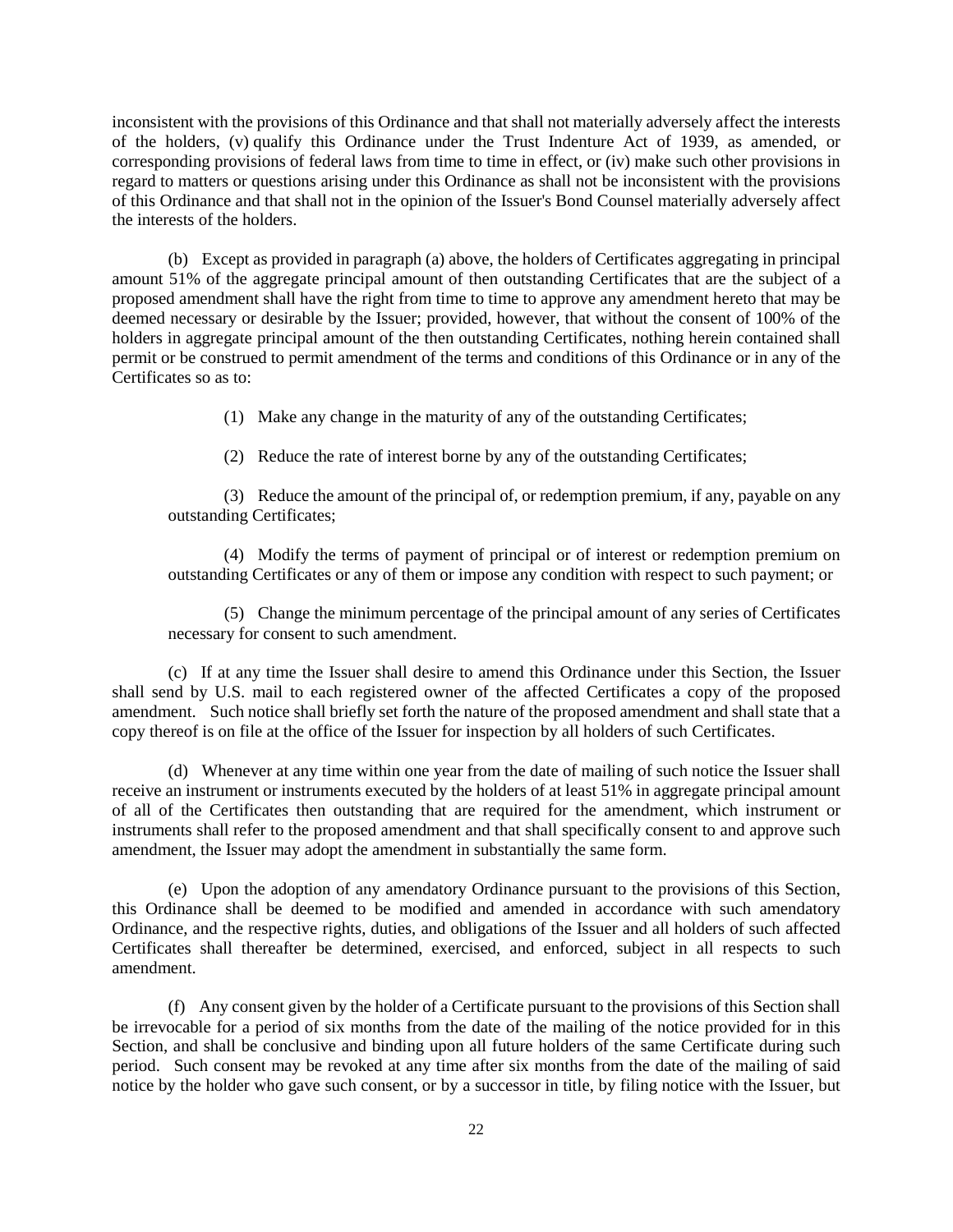such revocation shall not be effective if the holders of 51% in aggregate principal amount of the affected Certificates then outstanding, have, prior to the attempted revocation, consented to and approved the amendment.

(g) For the purposes of establishing ownership of the Certificates, the Issuer shall rely solely upon the registration of the ownership of such Certificates on the registration books kept by the Paying Agent/Registrar.

#### Section 15. DEFAULT AND REMEDIES

(a) Events of Default. Each of the following occurrences or events for the purpose of this Ordinance is hereby declared to be an Event of Default:

(i) the failure to make payment of the principal of or interest on any of the Certificates when the same becomes due and payable; or

(ii) default in the performance or observance of any other covenant, agreement or obligation of the City, the failure to perform which materially, adversely affects the rights of the registered owners of the Certificates, including, but not limited to, their prospect or ability to be repaid in accordance with this Ordinance, and the continuation thereof for a period of 60 days after notice of such default is given by any Registered Owner to the City.

#### (b) Remedies for Default.

(i) Upon the happening of any Event of Default, then and in every case, any Registered Owner or an authorized representative thereof, including, but not limited to, a trustee or trustees therefor, may proceed against the City for the purpose of protecting and enforcing the rights of the Registered Owners under this Ordinance, by mandamus or other suit, action or special proceeding in equity or at law, in any court of competent jurisdiction, for any relief permitted by law, including the specific performance of any covenant or agreement contained herein, or thereby to enjoin any act or thing that may be unlawful or in violation of any right of the Registered Owners hereunder or any combination of such remedies.

(ii) It is provided that all such proceedings shall be instituted and maintained for the equal benefit of all Registered Owners of Certificates then outstanding.

#### (c) Remedies Not Exclusive.

(i) No remedy herein conferred or reserved is intended to be exclusive of any other available remedy or remedies, but each and every such remedy shall be cumulative and shall be in addition to every other remedy given hereunder or under the Certificates or now or hereafter existing at law or in equity; provided, however, that notwithstanding any other provision of this Ordinance, the right to accelerate the debt evidenced by the Certificates shall not be available as a remedy under this Ordinance.

(ii) The exercise of any remedy herein conferred or reserved shall not be deemed a waiver of any other available remedy.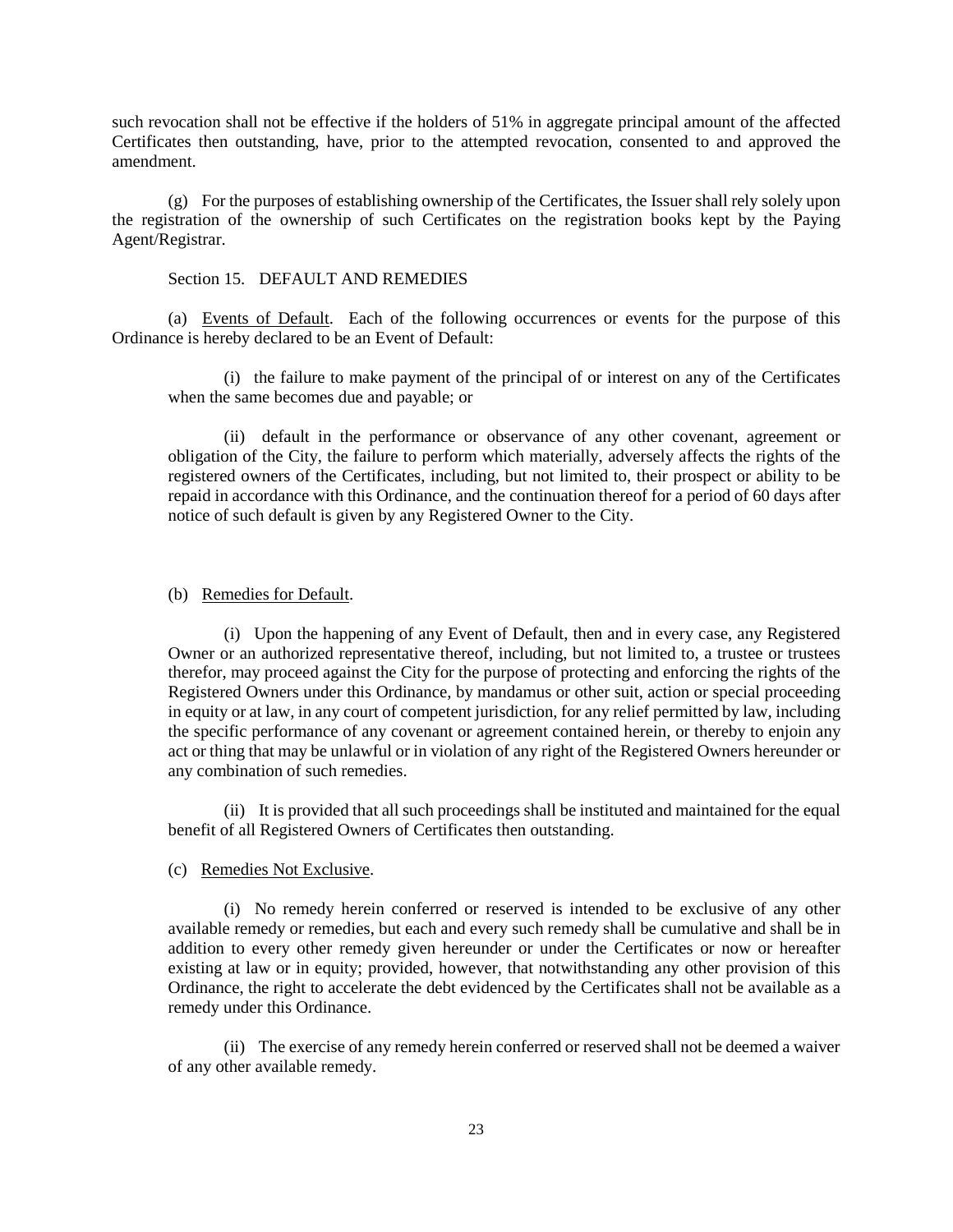(iii) By accepting the delivery of a Certificate authorized under this Ordinance, such Registered Owner agrees that the certifications required to effectuate any covenants or representations contained in this Ordinance do not and shall never constitute or give rise to a personal or pecuniary liability or charge against the officers, employees or trustees of the City or the City Council.

Section 16. TEXAS WATER DEVELOPMENT BOARD. The provisions of this Section shall apply so long as the Certificates, or any of them, are owned by the Texas Water Development Board.

(a) Covenant to Abide with Rules. The Issuer will abide with all applicable laws of the State of Texas and Rules of the Texas Water Development Board relating to the loan of funds evidenced by the Certificates and the project for which the Certificates are issued, sold and delivered.

(b) Annual Audit Reporting. The Issuer shall have an annual audit prepared in accordance with generally accepted accounting practices and shall provide to the Executive Administrator of the Texas Water Development Board, without the necessity of a written request therefor and without charge, a copy of the annual audit report within 120 days of the close of each Issuer fiscal year.

(c) As-Built Plans. The Issuer shall provide to the Texas Water Development Board a full and complete set of "as-built" plans relating to the project to be financed with the proceeds of the Certificates, promptly upon completion of such project.

(d) Final Accounting. Upon completion of the project to be financed with the proceeds of the Certificates, the Issuer shall render a final accounting of the cost of such project to the Texas Water Development Board. If the total cost of such project, as finally completed, is less than originally estimated, so that the proper share of the participation by the Texas Water Development Board in such project is reduced, any surplus proceeds from the Certificates remaining after completion of the project shall be used for the following purposes as approved by the Executive Administrator: (1) to redeem, in inverse annual order, the Certificates owned by the Texas Water Development Board (any remaining excess after such redemption, in an amount less than \$5,000, shall be deposited into the Interest and Sinking Fund ); (2) deposit into the Interest and Sinking Fund or other debt service account for the payment of interest or principal on the Certificates owned by the Texas Water Development Board; or (3) eligible project costs as authorized by the Executive Administrator.

(e) Prohibition on Use of Proceeds. The Issuer covenants and agrees that none of the proceeds of the Certificates will be expended on costs incurred or to be incurred relating to the sampling, testing, removing or disposing of potentially contaminated soils and/or media at the project site.

(f) Indemnification. The Issuer further agrees, to the extent permitted by law, to indemnify, hold harmless and protect the Texas Water Development Board from any and all claims or causes of action arising from the sampling, analysis, transport, storage, treatment, removal and off-site disposition of any contaminated sewage sludge, contaminated sediments and/or contaminated media that may be generated by the Issuer, its contractors, consultants, agents, officials and employees as a result of activities relating to the Project.

(g) Conveyance or Assumption of Certificates; Change in Legal Status. Prior to any action by the City to convey the Certificates to another entity, the conveyance and assumption must be approved by TWDB. The City must notify the Executive Administrator prior to taking any actions to alter its legal status in any manner, such as by conversion to a conservation and reclamation district or a sale-transfer-merger with another retail public utility.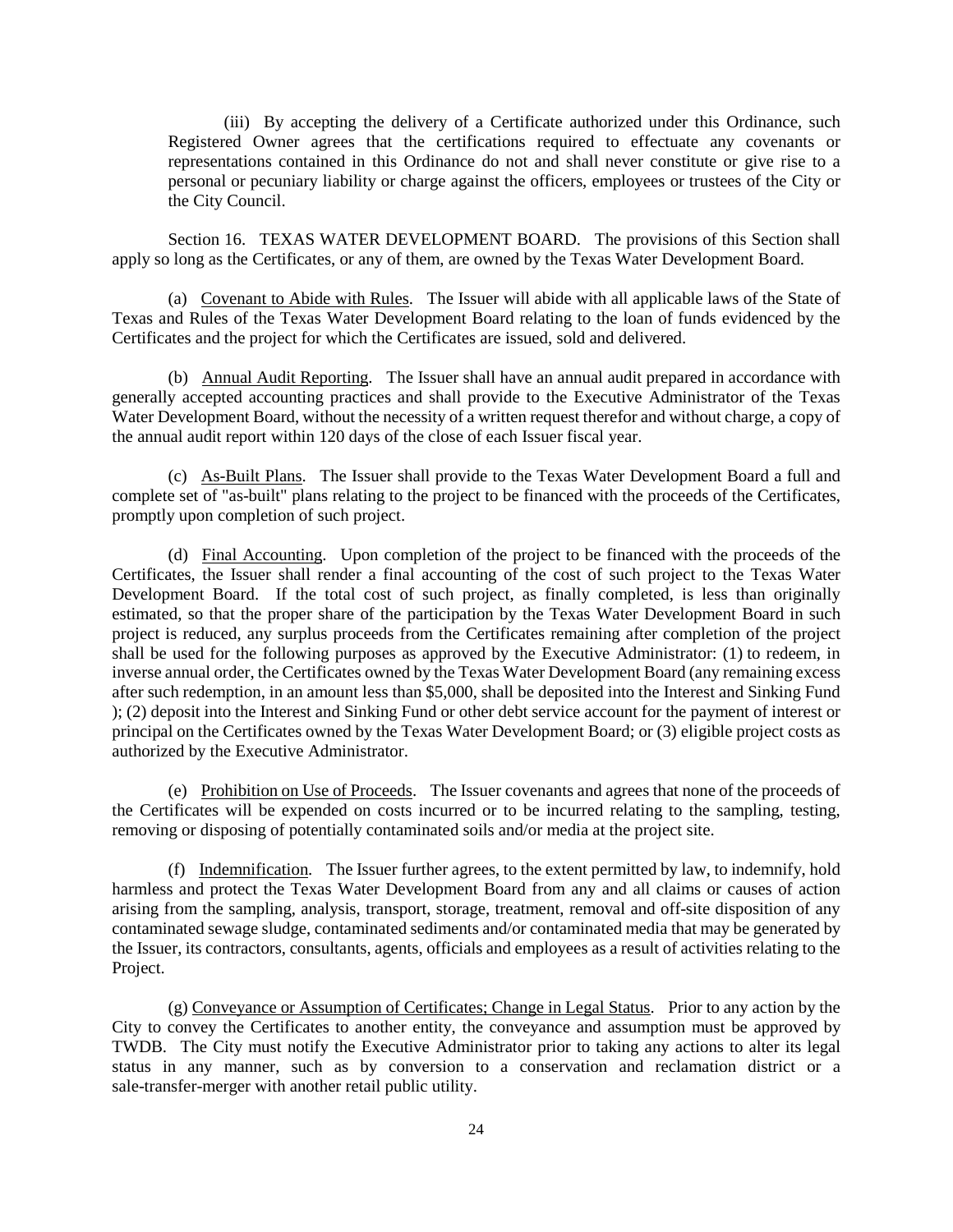(h) Davis-Bacon Act. The Issuer covenants and agrees to comply with provisions of the Davis-Bacon Act, subchapter IV of chapter 31 of Title 40 of the United States Code.

(i) Information Reporting. The City shall provide to TWDB all information required to be reported in accordance with the Federal Funding Accountability and Transparency Act of 2006, Pub. L. 109-282.

(j) Expenditure of Funds. Proceeds of the Certificates shall be timely and expeditiously used as provided by federal law, including regulations of the Environmental Protection Agency.

(k) Project Schedule. The City will comply with a project schedule approved by the Executive Administrator, which shall not be altered except for good cause shown and with the written approval of the Executive Administrator.

(l) Insurance. The Issuer agrees to maintain casualty and other insurance on the System of a kind and in an amount customarily carried by municipal corporations owning and operating similar properties and in an amount sufficient to protect the interests of the Texas Water Development Board in the Project.

(m) Water Conservation Program. The Issuer agrees and covenants that it will adopt and implement an approved water conservation program in accordance with 31 TAC 363.42.

(n) Environmental Determinations. The Issuer agrees and covenants that it will comply with any special conditions of the Executive Administrator's environmental determination.

(o) Remedies. The TWDB may exercise all remedies available to it in law or equity, and any provision of this Ordinance that restricts or limits the TWDB's full exercise of the remedies shall be of no force and effect.

Section 17. ESCROW AGREEMENT AND ESCROW FUND.

(a) The Escrow Agreement between the Issuer and the escrow agent named therein (the "Escrow Agent") substantially in the form and content presented at this meeting, specifying the duties and responsibilities of the Issuer and the Escrow Agent, and creating the escrow fund ("the "Escrow Fund"), is hereby approved and the Mayor is hereby authorized and directed to execute the Escrow Agreement on behalf of the Issuer. The Escrow Agent named in the Escrow Agreement is hereby appointed as the Escrow Agent pursuant to such Escrow Agreement.

(b) On the closing date, the Issuer shall cause the proceeds from the sale of the Certificates to be deposited into the Escrow Fund or, if agreed to by the Texas Water Development Board, all or a portion of the proceeds of the Certificates may be deposited into the Construction Fund or as otherwise directed by the Issuer and the Texas Water Development Board.

(c) Funds shall not be released from the Escrow Fund without written approval by the Executive Administrator of the Texas Water Development Board. Except as provided in Section 16(c), moneys disbursed from the Escrow Fund shall be credit to the Construction Fund created by Section 12 hereof and shall be applied only for the payment of costs of the Project.

(d) The security for, and the investment of, funds on deposit in the Escrow Fund shall be governed by the provisions of the Escrow Agreement.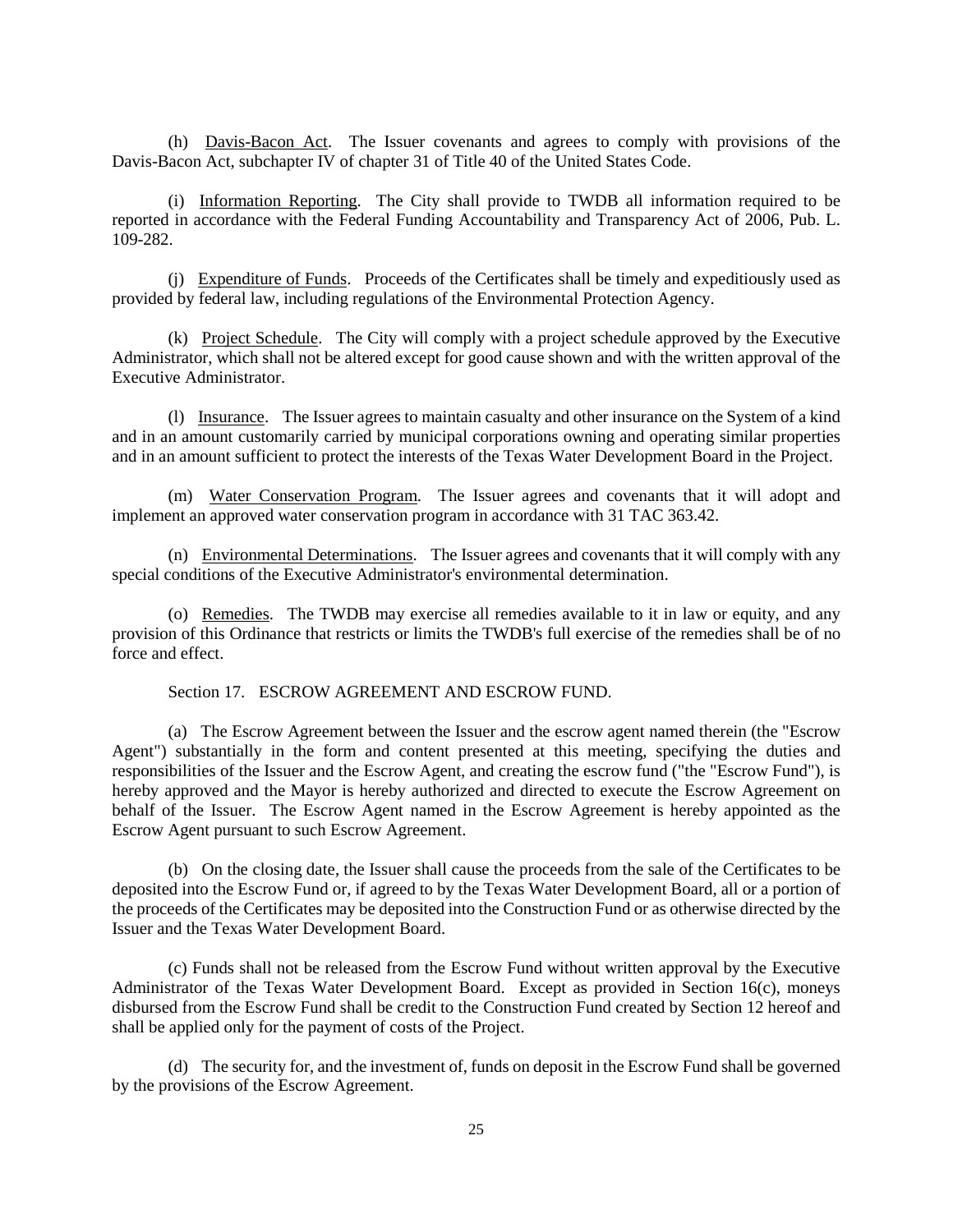Section 18. APPROPRIATION. To pay the debt service coming due on the Certificates, if any, prior to receipt of the taxes levied to pay such debt service, there is hereby appropriated from current funds on hand, which are hereby certified to be on hand and available for such purpose, an amount sufficient to pay such debt service, and such amount shall be used for no other purpose.

Section 19. PASSAGE. Pursuant to Section 3.11(A) of the City Charter, if the Council determines that the first reading of this ordinance is sufficient for adequate consideration by an affirmative vote of five or more members of the City Council during the first reading and the Ordinance is passed by a the affirmative vote of four or more members of the City council, this Ordinance is adopted and enacted without further readings. In the event a second reading is necessary, this Ordinance is adopted and enacted upon the affirmative vote of four or more members of the City Council upon second reading.

Section 20. EFFECTIVE DATE. In accordance with the provisions of V.T.C.A., Government Code, Section 1201.028, this Ordinance shall be effective immediately upon its adoption by the City Council pursuant to its City Charter. Pursuant to Section 3.11(D) of the City Charter, this ordinance is effective upon adoption, except that every ordinance imposing any penalty, fine or forfeiture shall become effective only after having been published once in its entirety, or a caption that summarizes the purpose of the ordinance and the penalty for violating the ordinance in a newspaper designated as the official newspaper of the City. An ordinance required by the Charter to be published shall take effect when the publication requirement is satisfied.

Section 21. SEVERABILITY. If any section, article, paragraph, sentence, clause, phrase or word in this Ordinance, or application thereof to any persons or circumstances is held invalid or unconstitutional by a court of competent jurisdiction, such holding shall not affect the validity of the remaining portion of this Ordinance, despite such invalidity, which remaining portions shall remain in full force and effect.

(Execution Page Follows)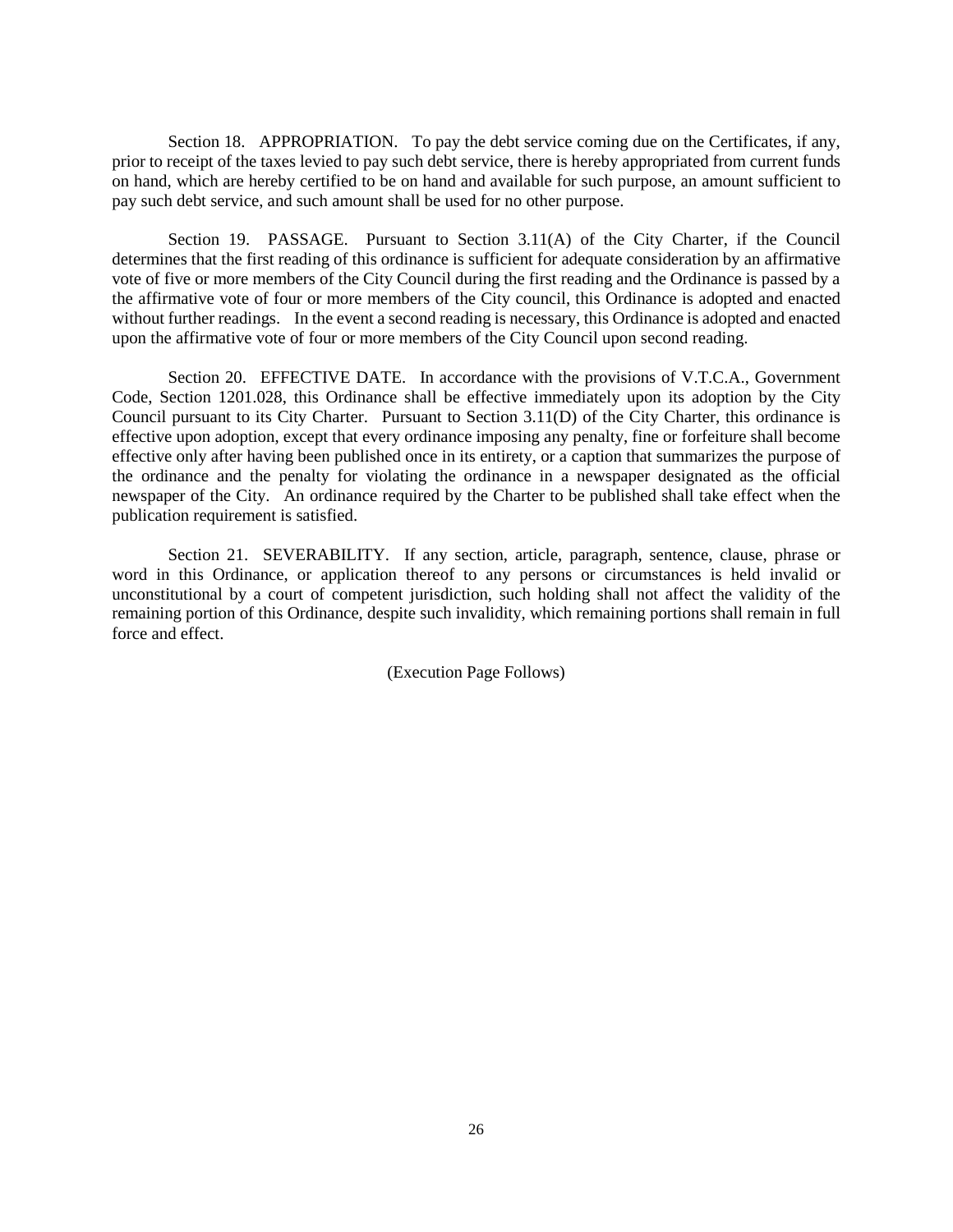PASSED, APPROVED AND ADOPTED by the City Council of the City of Buda, on this the \_\_\_\_ day of  $\frac{1}{2013}$ .

 $\overline{\phantom{0}}$ 

Mayor City of Buda, Texas

(CITY SEAL)

City Secretary City of Buda, Texas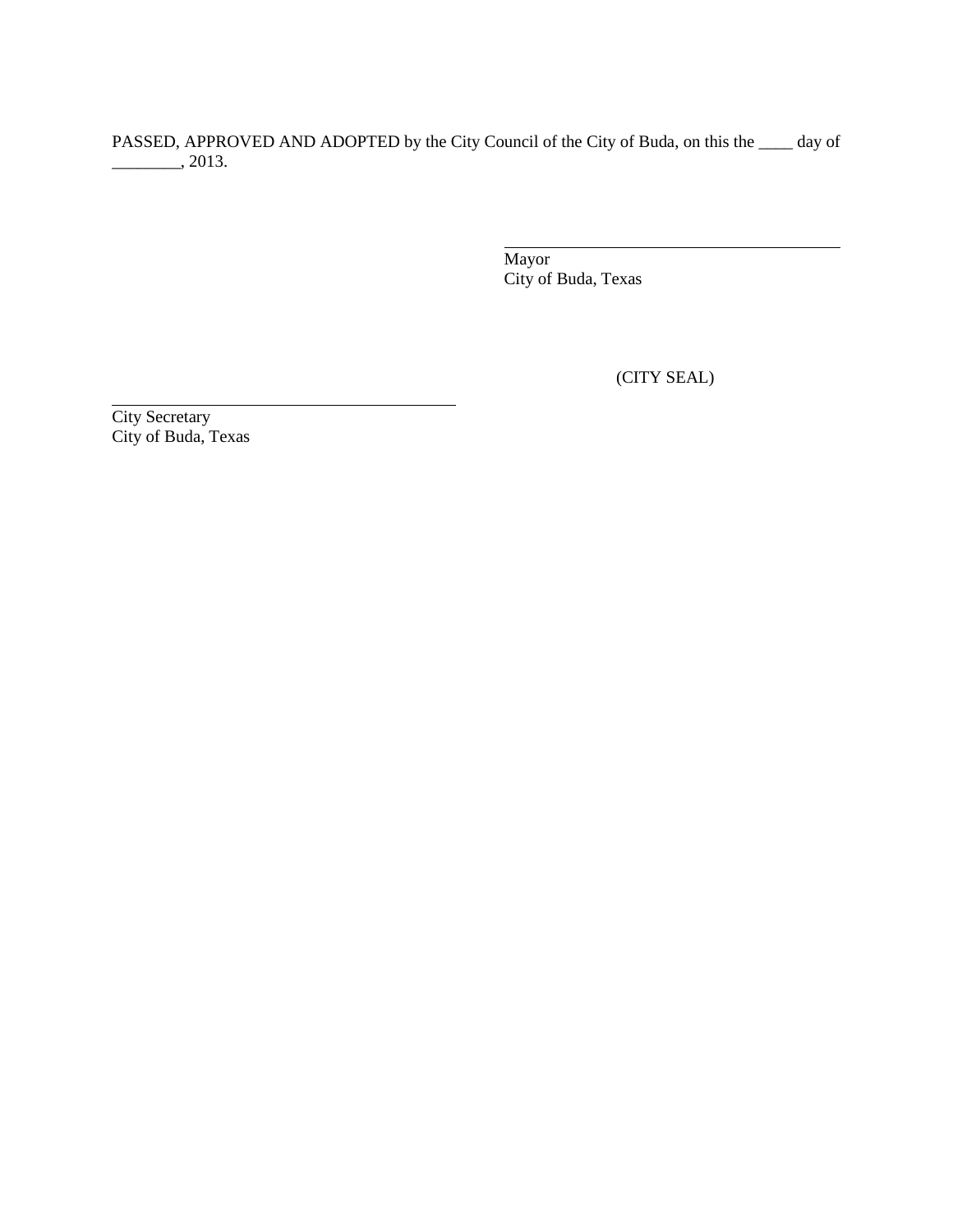### EXHIBIT A

# WRITTEN PROCEDURES FOR FEDERAL TAX COMPLIANCE

These procedures, together with any federal tax certifications, provisions included in the order, ordinance or resolution (the "Authorizing Document") authorizing the issuance and sale of any tax-exempt debt such as the Certificates (the "Obligations"), letters of instructions and/or memoranda from bond counsel and any attachments thereto (the "Closing Documents"), are intended to assist the Issuer in complying with federal guidelines related to the issuance of such Obligations.

A. Arbitrage Compliance. Federal income tax laws generally restrict the ability to earn arbitrage in connection with the Obligations. The Issuer's Director of Finance (such officer, together with other employees of the Issuer who report to or such officer, is collectively, the "Responsible Person") will review the Closing Documents periodically (at least once a year) to ascertain if an exception to arbitrage compliance applies.

Procedures applicable to Obligations issued for construction and acquisition purposes. With respect to the investment and expenditure of the proceeds of the Obligations that are issued to finance public improvements or to acquire land or personal property, the Responsible Person will:

- 1. Instruct the appropriate person who is primarily responsible for the construction, renovation or acquisition of the facilities financed with the Obligations (the "Project") that (i) binding contracts for the expenditure of at least 5% of the proceeds of the Obligations must be entered into within 6 months of the date of closing of the Obligations (the "Issue Date") and that (ii) the Project must proceed with due diligence to completion;
- 2. Monitor that at least 85% of the proceeds of the Obligations to be used for the construction, renovation or acquisition of the Project are expended within 3 years of the Issue Date;
- 3. Monitor the yield on the investments purchased with proceeds of the Obligations and restrict the yield of such investments to the yield on the Obligations after 3 years from the Issue Date; and
- 4. To the extent that there are any unspent proceeds of the Obligations at the time the Obligations are refunded, or if there are unspent proceeds of the Obligations that are being refunded by a new issuance of Obligations, the Responsible Person shall continue monitoring the expenditure of such unspent proceeds to ensure compliance with federal tax law with respect to both the refunded Obligations and any Obligations being issued for refunding purposes.

Procedures applicable to Obligations with a debt service reserve fund. In addition to the foregoing, if the Issuer issues Obligations that are secured by a debt service reserve fund, the Responsible Person will assure that the maximum amount of any reserve fund for the Obligations invested at a yield higher than the yield on the Obligations will not exceed the lesser of (1) 10% of the principal amount of the Obligations, (2) 125% of the average annual debt service on the Obligations measured as of the Issue Date, or (3) 100% of the maximum annual debt service on the Obligations as of the Issue Date.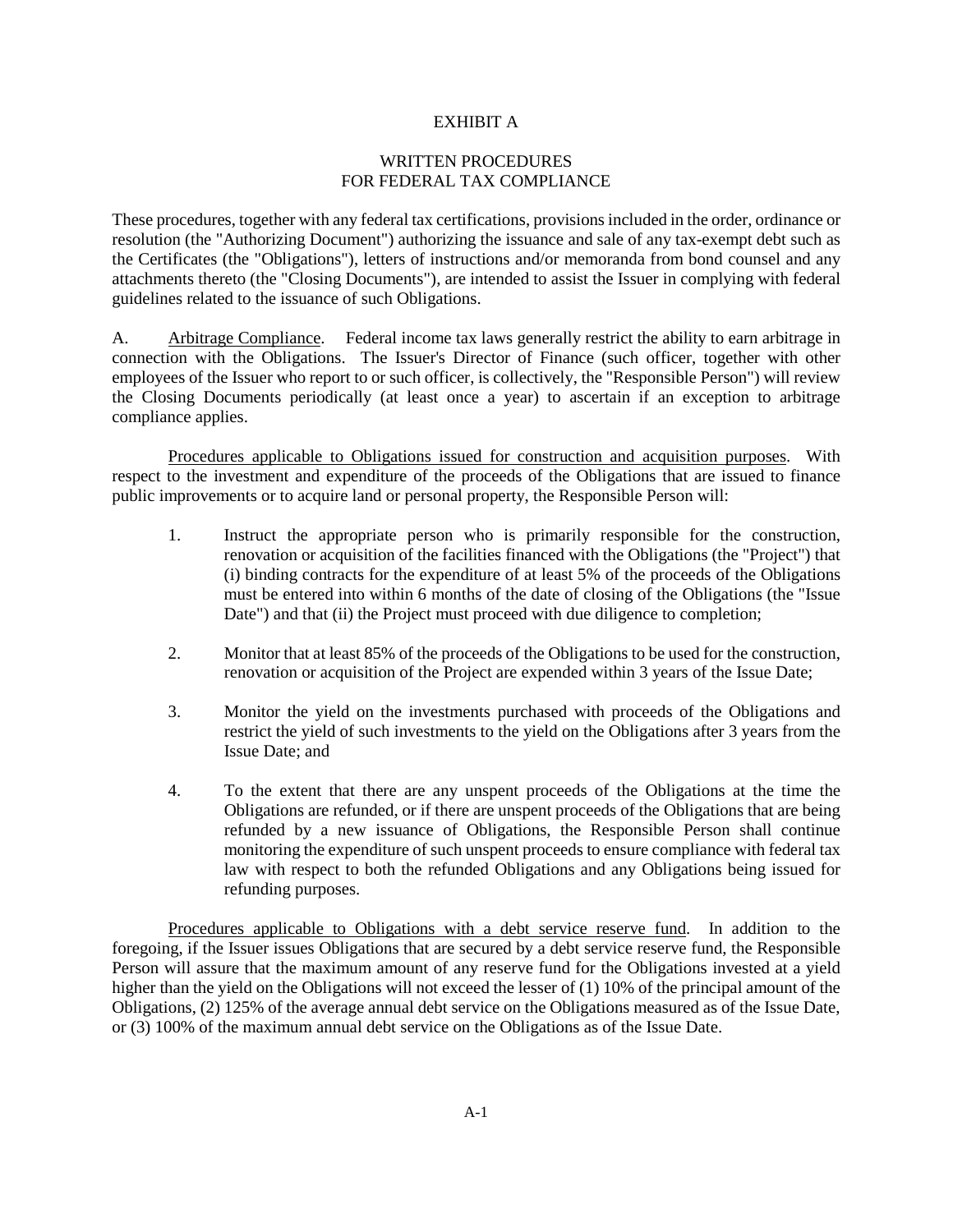Procedures applicable to Escrow Accounts for Refunding Obligations. In addition to the foregoing, if the Issuer issues Obligations and proceeds are deposited to an escrow fund to be administered pursuant to the terms of an escrow agreement, the Responsible Person will:

- 1. Monitor the actions of the escrow agent to ensure compliance with the applicable provisions of the escrow agreement, including with respect to reinvestment of cash balances;
- 2. Contact the escrow agent on the date of redemption of obligations being refunded to ensure that they were redeemed; and
- 3. Monitor any unspent proceeds of the refunded obligations to ensure that the yield on any investments applicable to such proceeds are invested at the yield on the applicable obligations or otherwise applied (see Closing Documents).

Procedures applicable to all Tax-Exempt Obligation Issues. For all issuances of Obligations, the Responsible Person will:

- 1. Maintain any official action of the Issuer (such as a reimbursement resolution) stating the Issuer's intent to reimburse with the proceeds of the Obligations any amount expended prior to the Issue Date for the acquisition, renovation or construction of the Project;
- 2. Ensure that the applicable information return (e.g., U.S. Internal Revenue Service ("IRS") Form 8038-G, 8038-GC, or any successor forms) is timely filed with the IRS;
- 3. Assure that, unless excepted from rebate and yield restriction under section 148(f) of the Internal Revenue Code of 1986, as amended, excess investment earnings are computed and paid to the U.S. government at such time and in such manner as directed by the IRS (i) at least every 5 years after the Issue Date and (ii) within 30 days after the date the Obligations are retired;
- 4. Monitor all amounts deposited into a sinking fund or funds pledged (directly or indirectly) to the payment of the Obligations, such as the Interest and Sinking Fund, to assure that the maximum amount invested within such applicable fund at a yield higher than the yield on the Obligations does not exceed an amount equal to the debt service on the Obligations in the succeeding 12 month period plus a carryover amount equal to one-twelfth of the principal and interest payable on the Obligations for the immediately preceding 12-month period; and
- 5. Ensure that no more than 50% of the proceeds of the Obligations are invested in an investment with a guaranteed yield for 4 years or more.

B. Private Business Use. Generally, to be tax-exempt, only an insignificant amount of the proceeds of each issue of Obligations can benefit (directly or indirectly) private businesses. The Responsible Person will review the Closing Documents periodically (at least once a year) for the purpose of determining that the use of the Project financed or refinanced with the proceeds of the Obligations does not violate provisions of federal tax law that pertain to private business use. In addition, the Responsible Person will:

1. Develop procedures or a "tracking system" to identify all property financed with Obligations;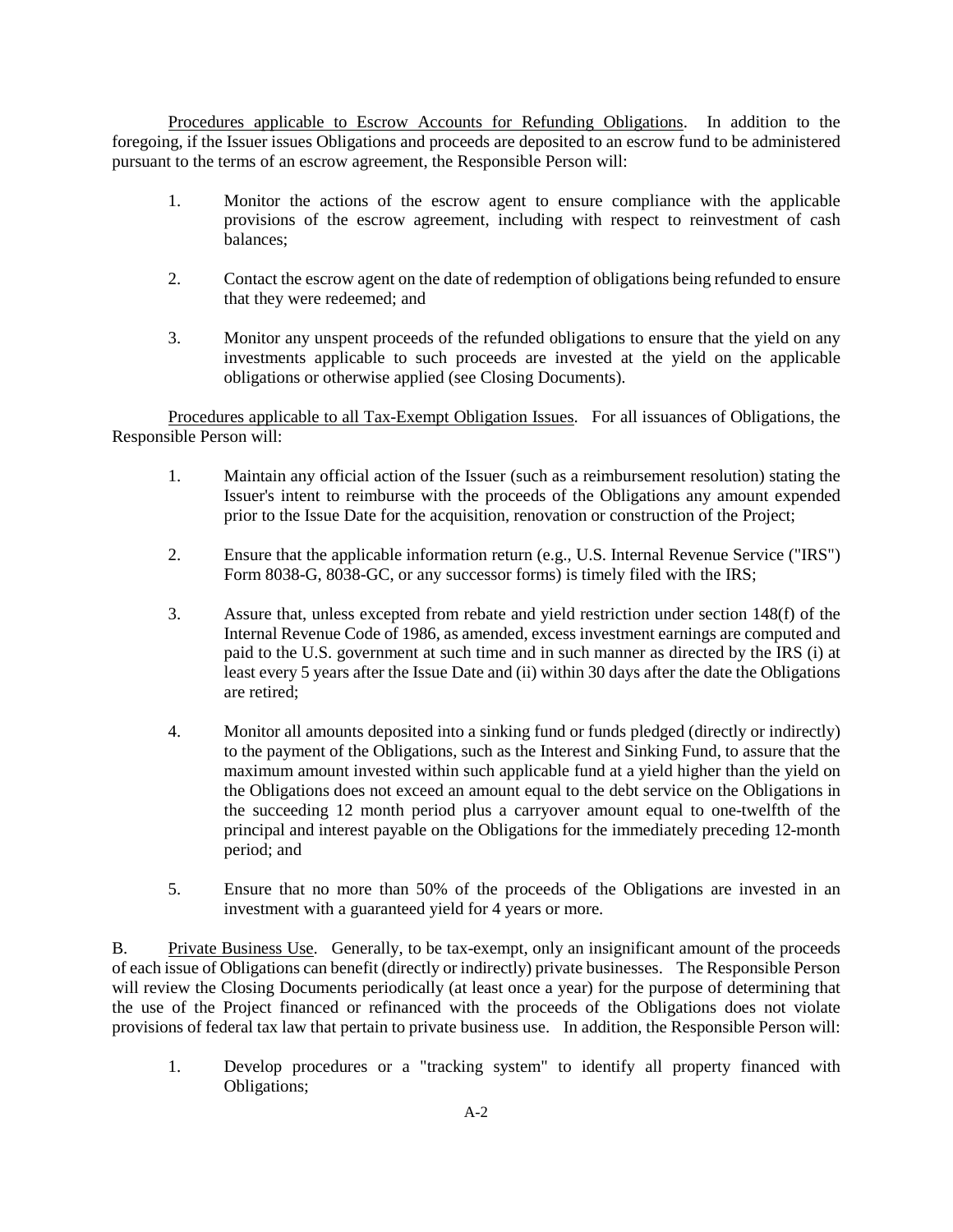- 2. Monitor and record the date on which the Project is substantially complete and available to be used for the purpose intended;
- 3. Monitor and record whether, at any time the Obligations are outstanding, any person, other than the Issuer, the employees of the Issuer, the agents of the Issuer or members of the general public:

(i) has any contractual right (such as a lease, purchase, management or other service agreement) with respect to any portion of the Project;

(ii) has a right to use the output of the Project (e.g., water, gas, electricity); or

(iii) has a right to use the Project to conduct or to direct the conduct of research;

- 4. Monitor and record whether, at any time the Obligations are outstanding, any person, other than the Issuer, has a naming right for the Project or any other contractual right granting an intangible benefit;
- 5. Monitor and record whether, at any time the Obligations are outstanding, the Project, or any portion thereof, is sold or otherwise disposed of; and
- 6. Take such action as is necessary to remediate any failure to maintain compliance with the covenants contained in the Authorizing Document related to the public use of the Project.

C. Record Retention. The Responsible Person will maintain or cause to be maintained all records relating to the investment and expenditure of the proceeds of the Obligations and the use of the Project financed or refinanced thereby for a period ending three (3) years after the complete extinguishment of the Obligations. If any portion of the Obligations is refunded with the proceeds of another series of Obligations, such records shall be maintained until the three (3) years after the refunding Obligations mature or are otherwise paid off. Such records can be maintained in paper or electronic format.

D. Responsible Person. A Responsible Person shall receive appropriate training regarding the Issuer's accounting system, contract intake system, facilities management and other systems necessary to track the investment and expenditure of the proceeds and the use of the Project financed or refinanced with the proceeds of the Obligations. The foregoing notwithstanding, each Responsible Person shall report to the governing body of the Issuer whenever experienced advisors and agents may be necessary to carry out the purposes of these instructions for the purpose of seeking approval of the governing body to engage or utilize existing advisors and agents for such purposes.